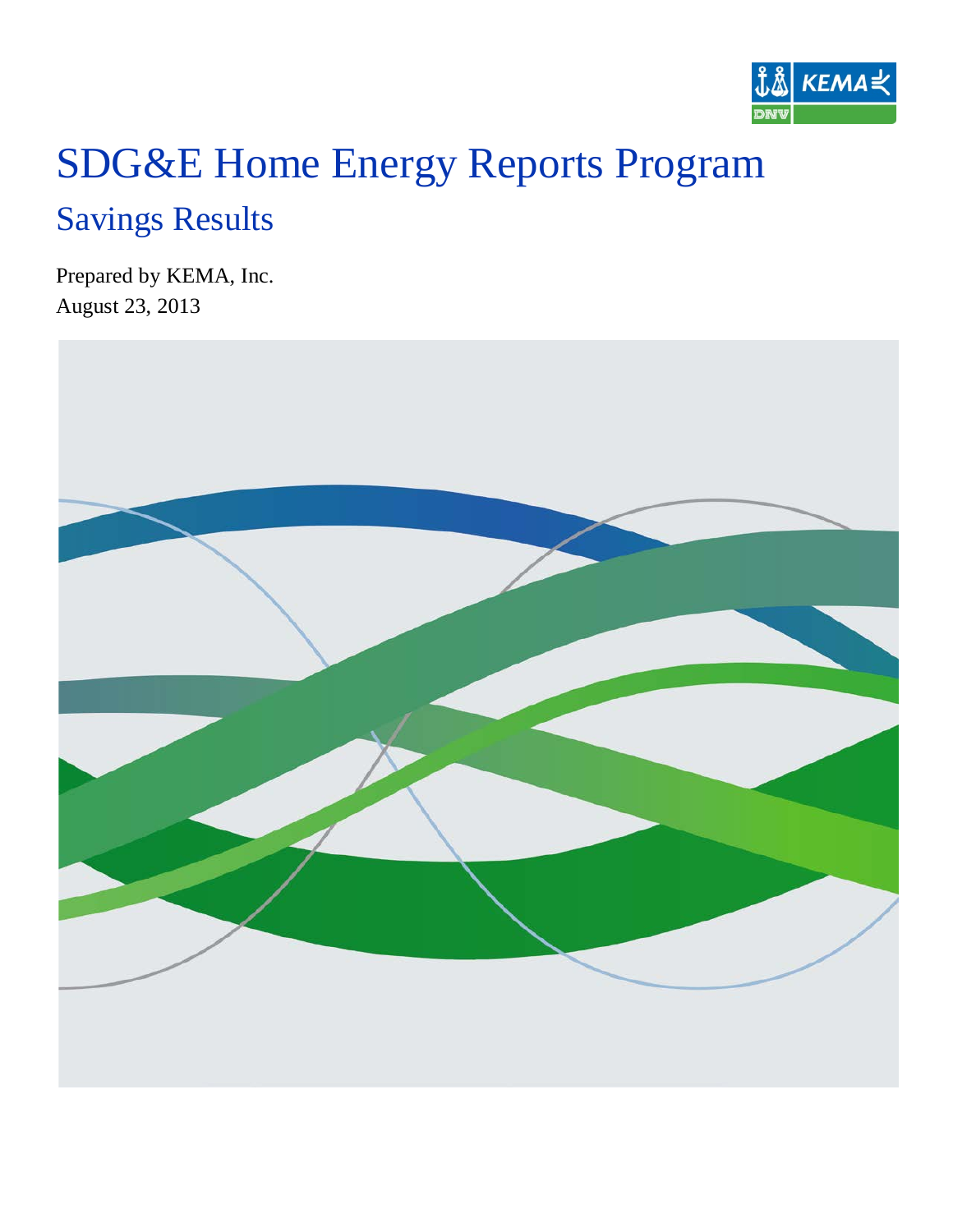

## **Table of Contents**

|           | 1.1 |       |  |
|-----------|-----|-------|--|
| 2.        |     |       |  |
| <b>3.</b> |     |       |  |
|           | 3.1 |       |  |
|           | 3.2 |       |  |
|           |     | 3.2.1 |  |
|           | 3.3 |       |  |
|           | 3.4 |       |  |
| 4.        |     |       |  |
|           | 4.1 |       |  |
|           | 4.2 |       |  |
| 5.        |     |       |  |
|           | 5.1 |       |  |
|           |     | 5.1.1 |  |
|           |     | 5.1.2 |  |
|           | 5.2 |       |  |
|           |     | 5.2.1 |  |
|           |     | 5.2.2 |  |
|           | 5.3 |       |  |

#### **List of Exhibits**

| Table 4-2 Test of Randomness of Experimental Design (Treatment vs. Control Groups)4-2 |  |
|---------------------------------------------------------------------------------------|--|
|                                                                                       |  |
|                                                                                       |  |
|                                                                                       |  |
|                                                                                       |  |
|                                                                                       |  |
|                                                                                       |  |
|                                                                                       |  |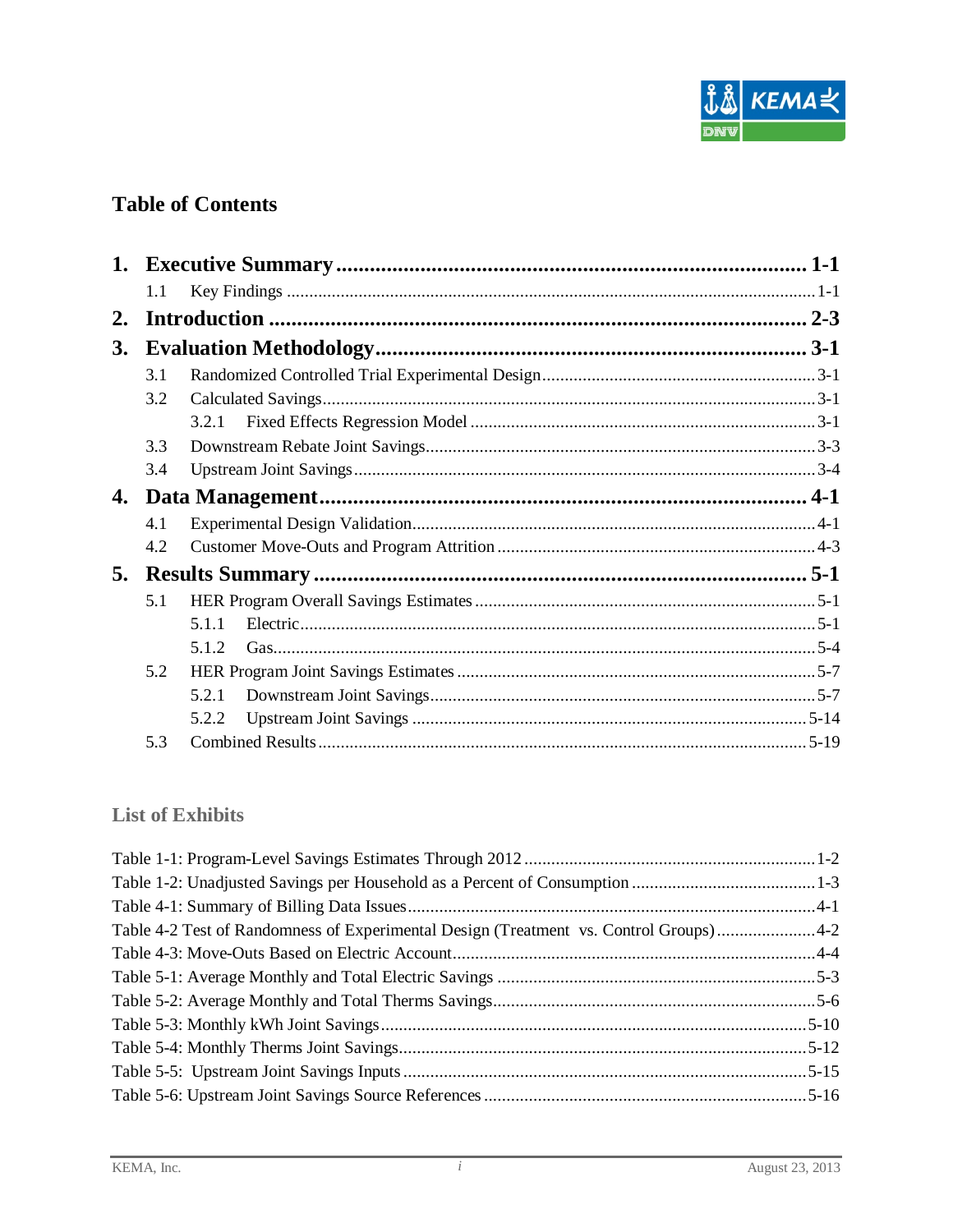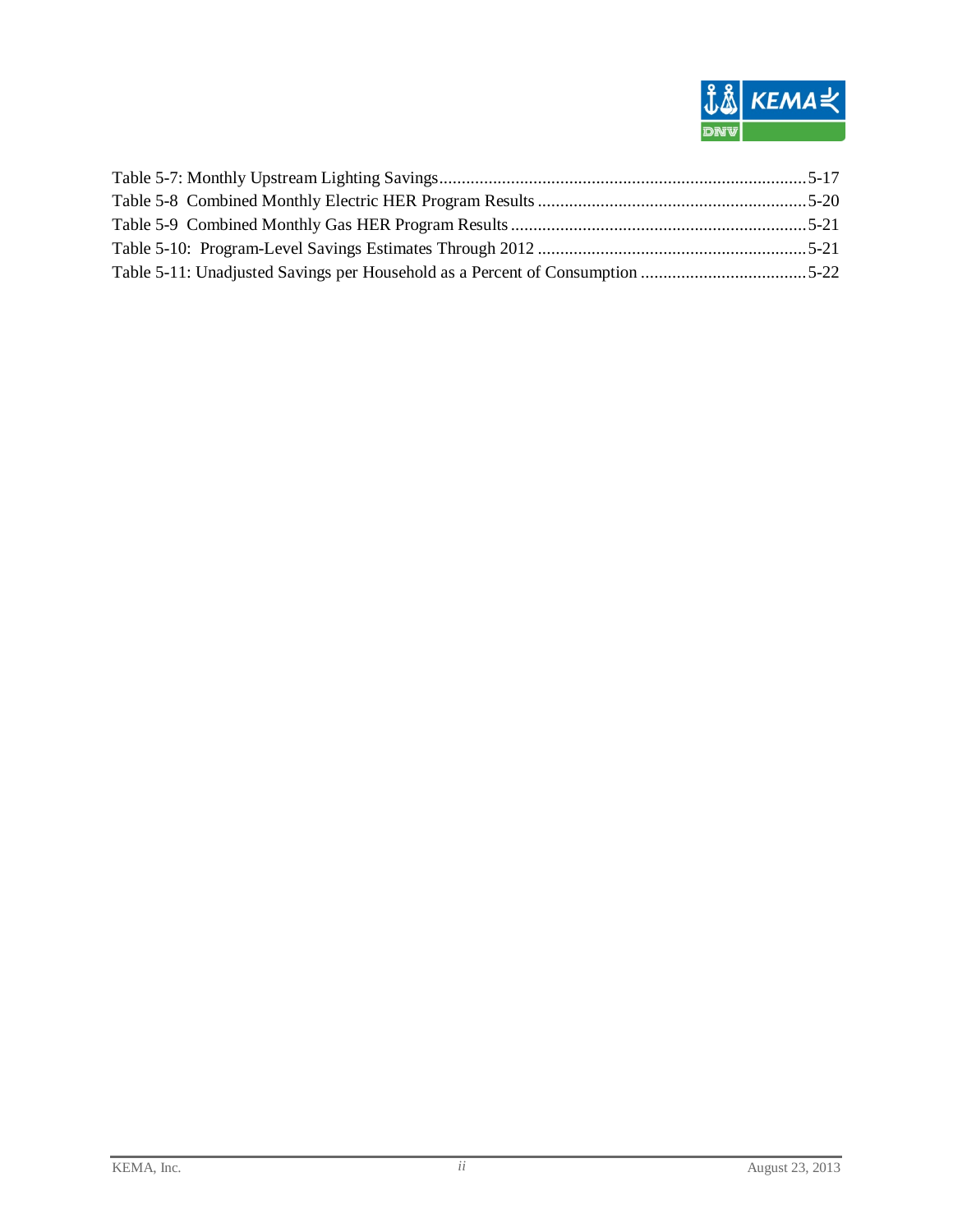## <span id="page-3-0"></span>**1. Executive Summary**

This report summarizes the results of DNV KEMA's impact evaluation of San Diego Gas & Electric's (SDG&E) Home Energy Reports (HERS) program. The pilot program was implemented by Opower in compliance with CPUC Decision 10-04-029 requiring California IOUs to initiate a behavior program using experimental design during the 2010-2012 program cycle. The evaluation uses consumption and program tracking data provided by SDG&E to the CPUC to conduct pre and post assessment of the experimental design to determine program impacts. The evaluation provides independent confirmation of gas and electricity savings attributable to the HER program.

## <span id="page-3-1"></span>**1.1 Key Findings**

SDG&E sent the first set of HERs to the treatment group in June and July of 2011. The program-level results presented here include all savings from July 2011, through December 2012. These results represent the full amount of savings identified from the HER program in the 2010-2012 timeframe. We also provide calendar year results as well as first 12 months results.

[Table 1-1](#page-4-0) provides the program level savings for the HER Program and includes the following results for gas and electric impacts:

- Overall savings the unadjusted treatment effect from the difference of difference billing analysis
- Joint savings achieved in concert with other energy efficiency programs and claimed by SDG&E under those programs. Joint savings occur in two areas:
	- **─** Downstream increased savings in standard, tracked energy efficiency program due to the HER program.
	- **─** Upstream– increased savings in upstream programs, primarily the Upstream Lighting Program and the related interactive effects on gas savings.
- Adjusted Savings overall savings net of potential double-counted joint savings.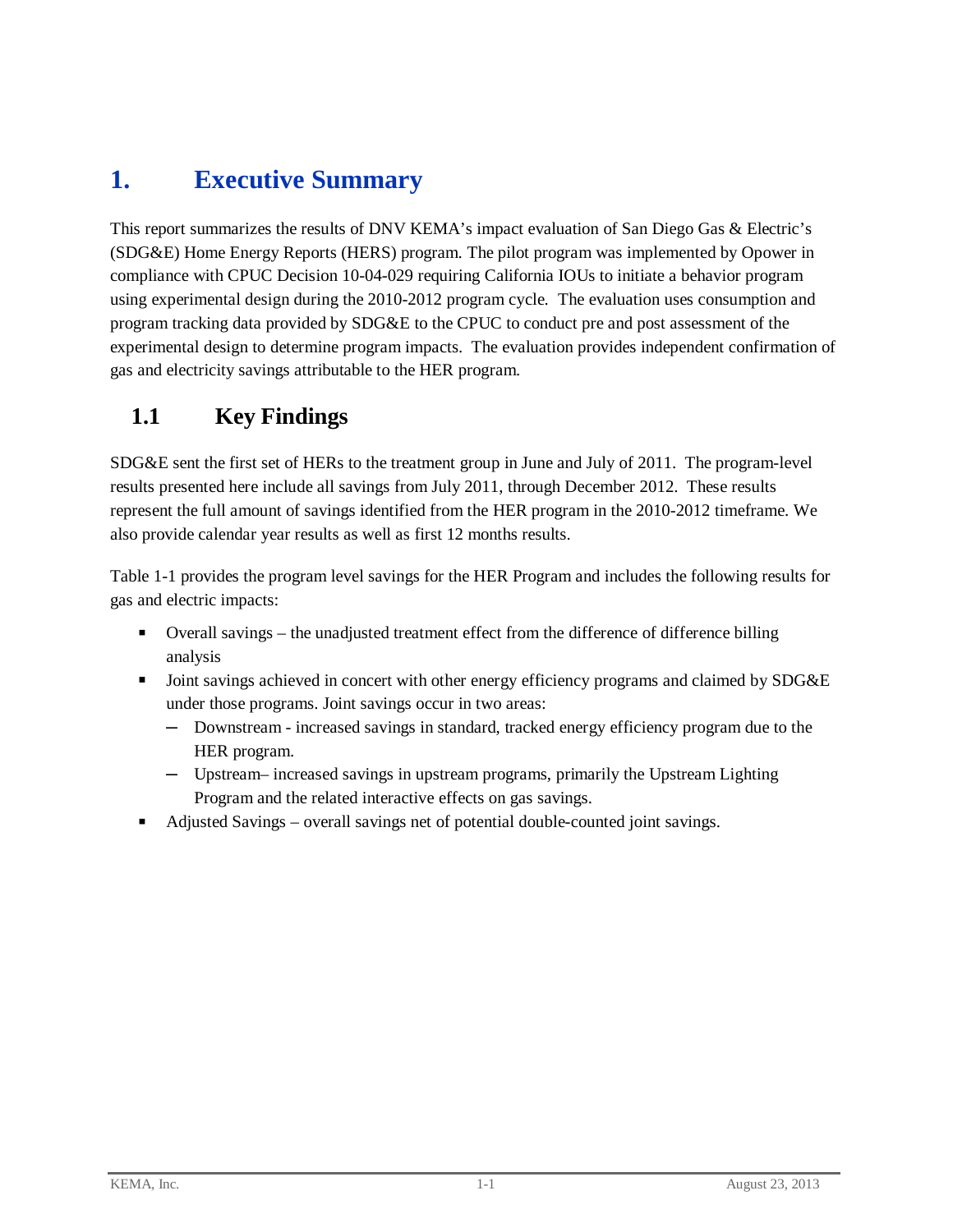

<span id="page-4-0"></span>

| <b>Evaluation</b><br><b>Period</b> | <b>Source</b>                                 | <b>Electric (MWh)</b> | Gas (,000<br>Therms) |
|------------------------------------|-----------------------------------------------|-----------------------|----------------------|
|                                    | <b>Unadjusted Savings</b>                     | 5,744.1               | 218.2                |
| July 2011 -                        | Tracked, Downstream Joint Savings             | 116.7                 | 0                    |
| December 2012                      | Untracked, Upstream Lighting Joint<br>Savings | 197.7                 | $-2.7$               |
|                                    | <b>Adjusted Savings</b>                       | 5,429.7               | 221.0                |
|                                    |                                               |                       |                      |
|                                    | <b>Unadjusted Savings</b>                     | 3,059.6               | 166.2                |
| July 2011 - June                   | Tracked, Downstream Joint Savings             | 54.4                  | 0                    |
| 2012                               | Untracked, Upstream Lighting Joint<br>Savings | 135.1                 | $-1.9$               |
|                                    | <b>Adjusted Savings</b>                       | 2,870.1               | 168.1                |
|                                    |                                               |                       |                      |
|                                    | <b>Unadjusted Savings</b>                     | 4,459.0               | 189.7                |
| January 2012 -                     | Tracked, Downstream Joint Savings             | 116.7                 | 0                    |
| December 2012                      | Untracked, Upstream Lighting Joint<br>Savings | 197.7                 | $-1.8$               |
|                                    | <b>Adjusted Savings</b>                       | 4,144.6               | 191.5                |

#### **Table 1-1: Program-Level Savings Estimates Through 2012**

The HER program achieved a reduction of 5,744 MWh across the treatment group households. A portion of those savings occurred due to increased activity in other SDG&E programs. We estimated joint savings at 117 and 198 MWh for downstream and upstream programs, respectively. These amounts are removed from the overall measured savings estimate. The estimate of total credited electric savings is 5,430 MWh.

The program also generated 218,200 therms of gas savings. There was no evidence of a statistically significant increase in downstream energy efficiency program gas savings. The upstream lighting program has a small interactive effect on gas savings which has the effect of increasing the unadjusted gas savings slightly rather than lowering it as with joint savings.

[Table 1-1](#page-4-0) also provides unadjusted and adjusted results for the first 12 months of the program (July, 2011 to Jun, 2010) and the last 12 months of the program (calendar year 2012).

[Table 1-2](#page-5-1) provides estimates of unadjusted and adjusted household level as a fraction of control group, post-period consumption. Over the full 16 months, unadjusted electric savings at the household level was 309.8 kWh, approximately 2.0% of electric consumption for that period.<sup>[1](#page-4-1)</sup> Adjusted savings drop to 292.8

<span id="page-4-1"></span><sup>&</sup>lt;sup>1</sup> Per customer savings are calculated by dividing the total aggregate savings by the average number of customers during that time period.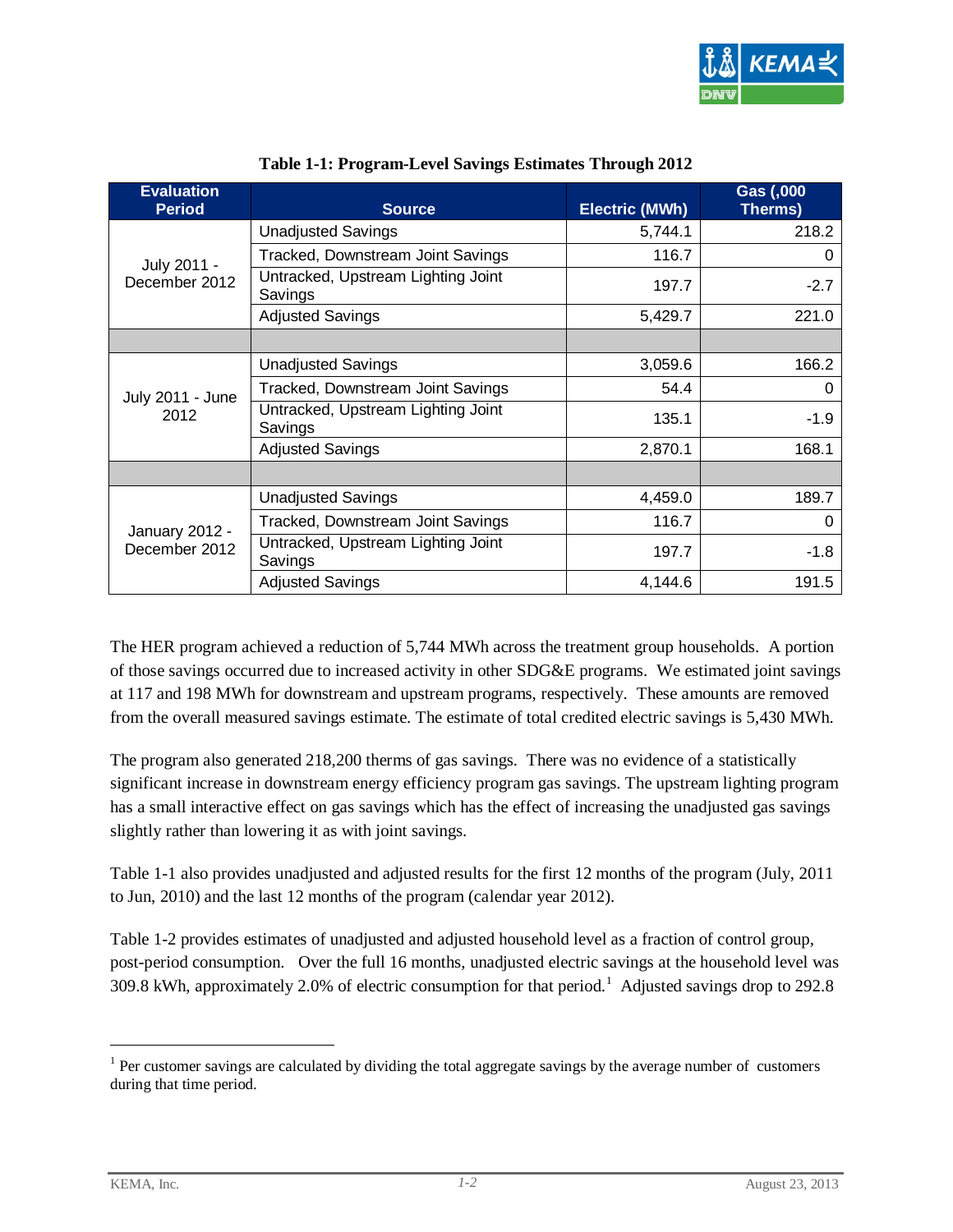

kWh and 1.9%, respectively. Unadjusted and adjusted gas savings are 11.8 and 11.9 therms per housheold or about 1.5% of gas consumption, for that period.

<span id="page-5-1"></span>

| <b>Evaluation</b><br><b>Period</b> | <b>Units</b>  | Unadjusted,<br><b>Per</b><br><b>Customer</b><br><b>Savings</b> | Adjusted,<br><b>Per</b><br><b>Customer</b><br><b>Savings</b> | Per<br><b>Customer</b><br><b>Consumption</b> | <b>Unadjusted</b><br><b>Savings as</b><br><b>Percentage</b><br><b>of</b><br><b>Consumption</b> | <b>Adjusted</b><br><b>Savings as</b><br><b>Percentage</b><br><b>of</b><br><b>Consumption</b> |
|------------------------------------|---------------|----------------------------------------------------------------|--------------------------------------------------------------|----------------------------------------------|------------------------------------------------------------------------------------------------|----------------------------------------------------------------------------------------------|
| July 2011 -                        | kWh           | 309.8                                                          | 292.8                                                        | 15,543                                       | 2.0%                                                                                           | 1.9%                                                                                         |
| December<br>2012                   | <b>Therns</b> | 11.8                                                           | 11.9                                                         | 798                                          | 1.5%                                                                                           | 1.5%                                                                                         |
|                                    |               |                                                                |                                                              |                                              |                                                                                                |                                                                                              |
| July 2011 -                        | kWh           | 161.0                                                          | 151.0                                                        | 10,036                                       | 1.6%                                                                                           | 1.5%                                                                                         |
| June 2012                          | <b>Therns</b> | 8.7                                                            | 8.8                                                          | 605                                          | 1.4%                                                                                           | 1.5%                                                                                         |
|                                    |               |                                                                |                                                              |                                              |                                                                                                |                                                                                              |
| January                            | <b>kWh</b>    | 246.4                                                          | 229.0                                                        | 10,367                                       | 2.4%                                                                                           | 2.2%                                                                                         |
| $2012 -$<br>December<br>2012       | Therns        | 10.5                                                           | 10.6                                                         | 562                                          | 1.9%                                                                                           | 1.9%                                                                                         |

**Table 1-2: Savings per Household as a Percent of Consumption**

This evaluation did not obtain feedback from participants regarding the source of the savings, and thus the exact composition (behavioral or adoption of energy efficiency measures) of the savings is unknown. However, the joint savings results provide some insight into the magnitude and nature of the HER effect on measures supported by energy efficiency program funds. The reports caused a greater than 20% increase in downstream rebate activity savings. Those savings are a relatively small portion of the overall measured savings but represent a dramatic improvement in program activity. In general, the reports appear to not increase participation in any particular subset of measures but tend to increase downstream program activity across measures proportionally to existing activity in households that did not receive the HERs.

## <span id="page-5-0"></span>**2. Introduction**

This report summarizes the results of DNV KEMA's impact evaluation of San Diego Gas & Electric's (SDG&E) Home Energy Reports (HERS) program. SDG&E began sending HERs in July, 2011. After a three month initial period of monthly reports, SDG&E switched to a sending HERs bi-monthly. The reports contain a mix of consumption information, comparison with similar neighbors and customized tips for saving energy.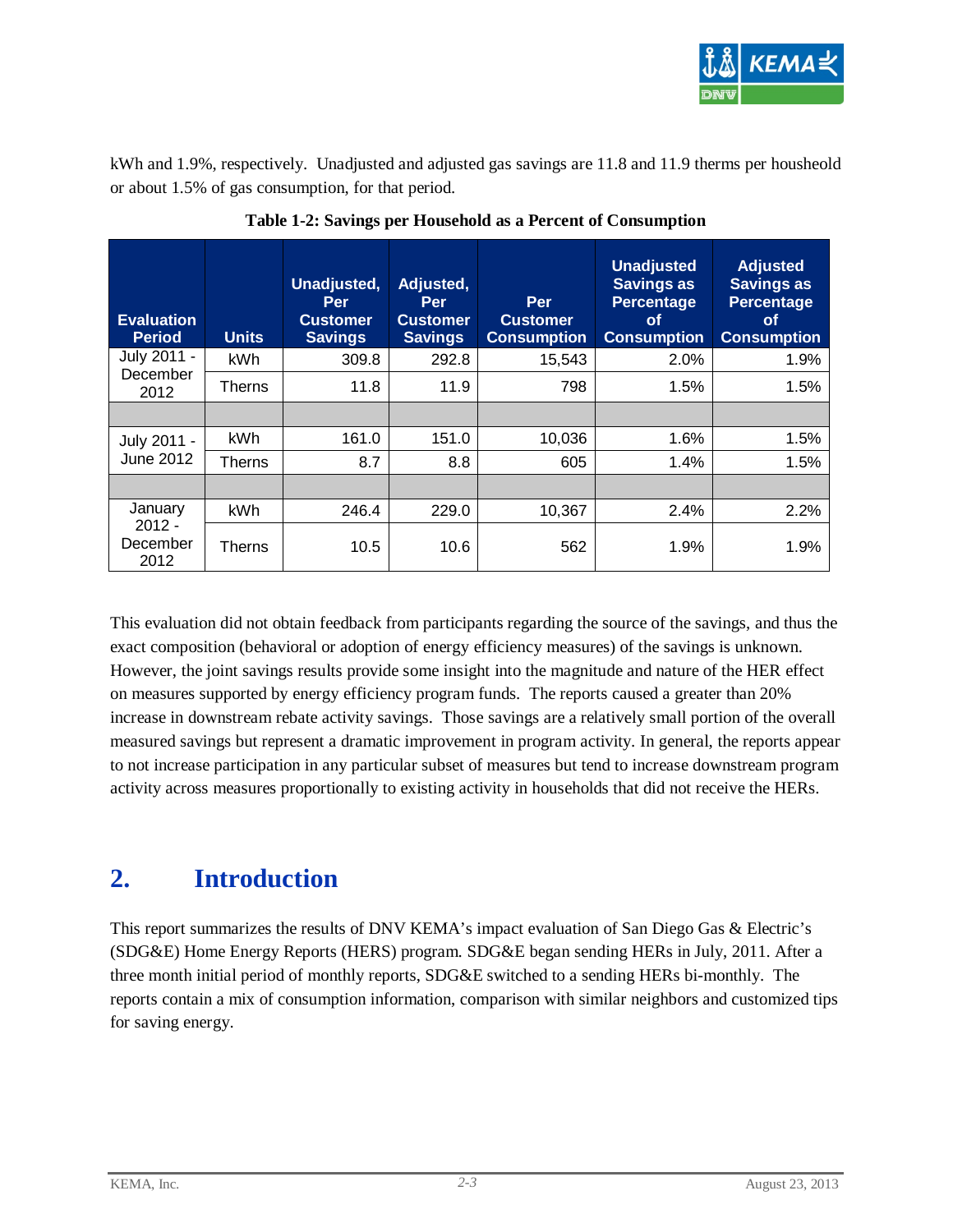## <span id="page-6-0"></span>**3. Evaluation Methodology**

## <span id="page-6-1"></span>**3.1 Randomized Controlled Trial Experimental Design**

The HER Program uses a randomized controlled trial (RCT) experimental design. The RCT experimental design is widely considered the most effective way to establish causality between a treatment and its effect. In combination with the substantial numbers of households in both treatment and control groups, the approach produces an un-biased estimate of savings with a high level of statistical precision. Opower has used the RCT approach to support the credibility of program-related savings despite their relatively small magnitude of one to three percent of consumption.

This evaluation takes full advantage of the RCT experimental design in every phase of the analysis. We estimate savings using a regression approach that applied the RCT design to estimate the overall change in consumption attributed to the reports. In addition, the RCT design provides the basis for the analysis of increased activity in both downstream and upstream energy efficiency programs. The comparison of activity between the treatment and control groups for both of these kinds of joint savings yields an estimate of the effect of the reports.

DNV KEMA participated in the establishment of the RCT experimental design for the SDG&E HER Program. Opower identified a population of approximately 40 thousand households that were eligible to take part in the program. DNV KEMA randomly assigned half of these households to a treatment group that received the reports. The remainder of the households did not receive reports. Assigning the responsibility of randomizing the sample to an independent evaluator minimizes concerns regarding the validity of the experimental design. However, this does not guarantee perfectly balanced treatment and control groups, as is discussed in section [4.1](#page-10-1)

## <span id="page-6-2"></span>**3.2 Calculated Savings**

#### <span id="page-6-3"></span>**3.2.1 Fixed Effects Regression Model**

This evaluation uses a fixed effects regression model specification that is the standard for the evaluation of behavioral programs like this one. The model produces a difference of difference calculation in the regression context. The pre- to post-July 2011 difference for the treatment group is compared to the preto post-July 2011 difference for the control group. The change that occurs in the treatment group is adjusted to reflect any change that occurred in the control group. The experimental design ensures that the control group is the best possible estimator of what the treatment group would have done in the absence of the reports.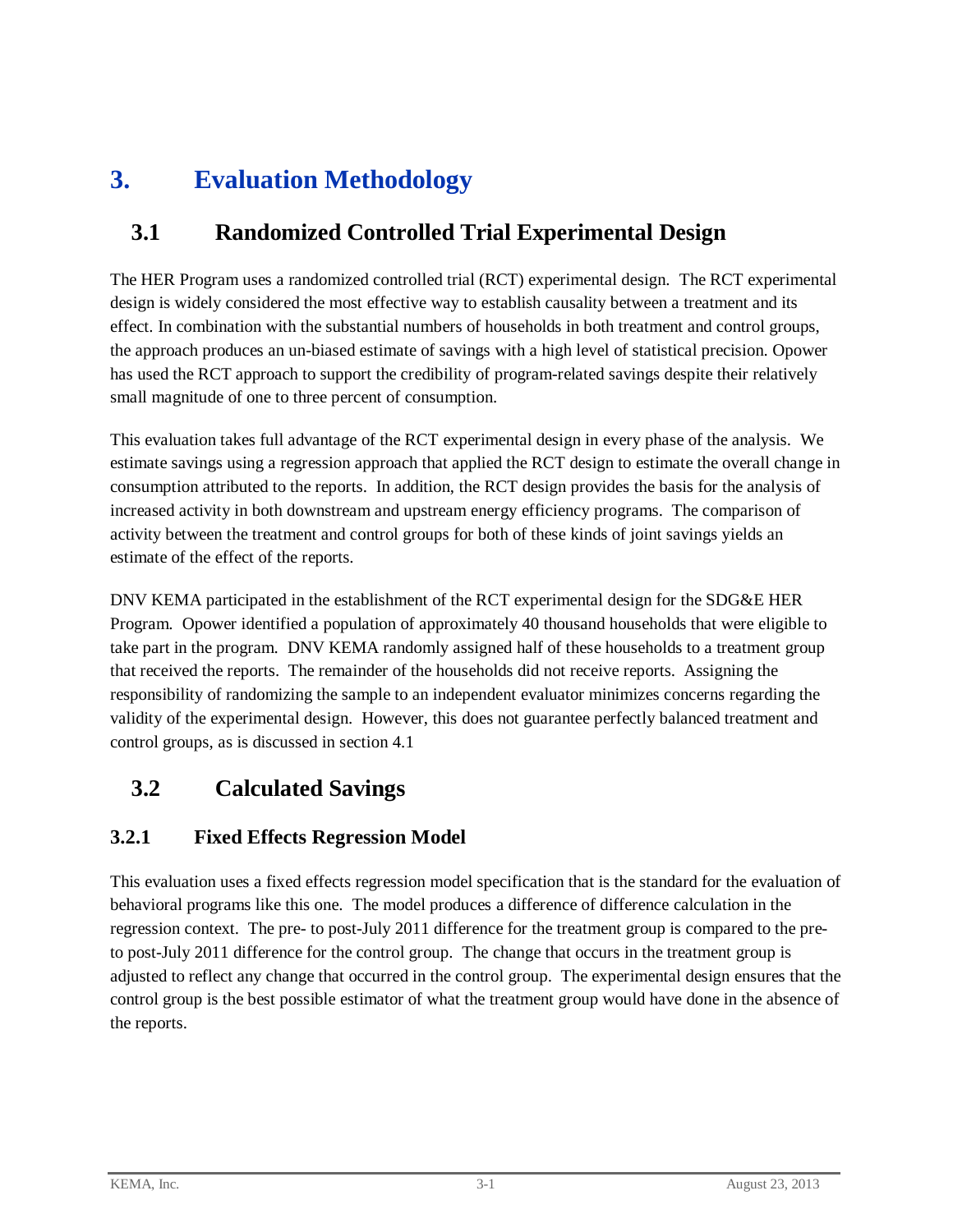

The fixed-effects equation is:

$$
E_{it} = \mu_i + \lambda_t + \beta P_{it} + \varepsilon_{it}
$$

where

| $E_{it}$           | $=$ Average daily energy consumption for account <i>i</i> during month <i>t</i>            |
|--------------------|--------------------------------------------------------------------------------------------|
| $T_i$              | $=$ Binary variable: one for households in the treatment group, zero otherwise             |
| $P_{it}$           | $=$ Binary variable: one for households in the treatment group in the post period month t, |
|                    | zero otherwise                                                                             |
| $\lambda_t$        | $=$ Binary variable: one for a specific month/year, zero otherwise                         |
| $\mu_i$            | $=$ Account level fixed effect                                                             |
| $\varepsilon_{it}$ | $=$ Regression residual                                                                    |
|                    |                                                                                            |

This model produces estimates of average monthly savings

$$
\bar{S}_t = \hat{\beta}_t
$$

where

 $\bar{S}_t$  $=$  Average treatment related consumption reduction during month  $t$ ;  $\hat{\beta}_t$ 

= Estimated parameter measuring the treatment group difference in the post period month *t*;

The model includes site-specific and month/year fixed effects. The site-specific effects control for mean differences between the treatment and control groups that do not change over time. The month/year fixed effects control for change over time that is common to both treatment and control groups. The monthly post-July 2011 dummy variables pick up the average monthly effects of the treatment. Households that move are dropped from the model. The total savings are a sum of the monthly average savings combined with the count of households still eligible for the program. Households that actively opt out of the program remain in the model as long as they remain in their house. In this respect, the treatment can be considered an "intent to treat". This model is consistent with best practices as delineated in State and Local Energy Efficiency Action Network's *Evaluation, Measurement, and Verification (EM&V) of Residential Behavior-Based Energy Efficiency Programs: Issues and Recommendations*[2](#page-7-0)

<span id="page-7-0"></span><sup>2</sup> State and Local Energy Efficiency Action Network. 2012. *Evaluation, Measurement, and Verification (EM&V) of Residential Behavior-Based Energy Efficiency Programs: Issues and Recommendations*. Prepared by A. Todd, E. Stuart, S. Schiller, and C. Goldman, Lawrence Berkeley National Laboratory. http://behavioranalytics.lbl.gov.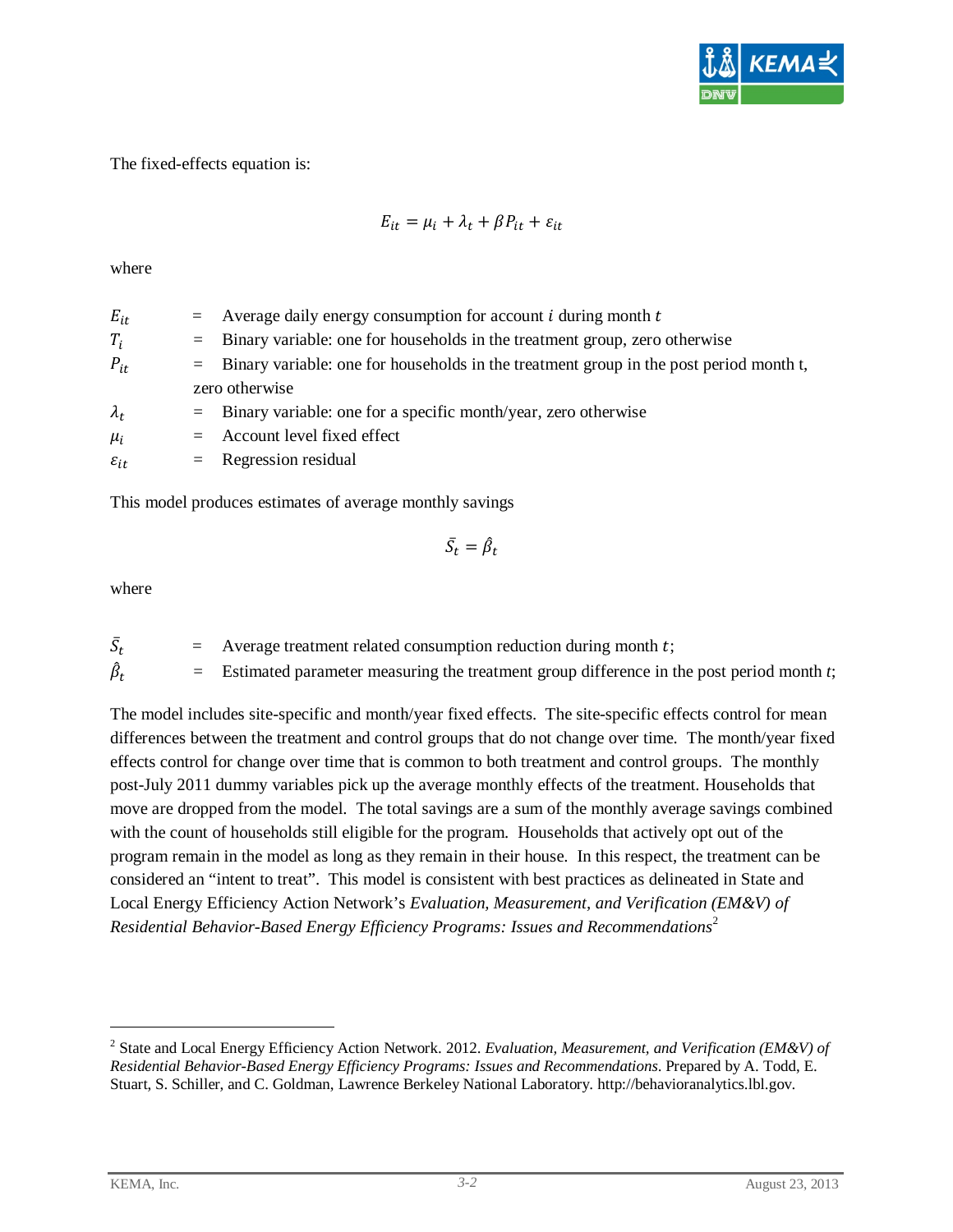

#### <span id="page-8-0"></span>**3.3 Downstream Rebate Joint Savings**

One possible effect of the HER Program is to increase rebate activity in other SDG&E energy efficiency programs. The RCT experimental design facilitates the measurement of this effect. We compare the rebate program savings installed by the average treatment group home with the savings installed by the average control group home. An increase in treatment group rebate program savings represents savings caused by the HER Program jointly with the rebate program. While these additional savings are an added benefit of the HER Program, it is essential that the associated savings are only reported once. The most common and simple approach is to remove all joint savings from the HER Program savings rather than remove program specific joint savings from all of the affected rebate programs. The fact that the joint savings are removed from the HER program savings should not obscure the fact that these are real savings that would not have occurred without the HER program.

The estimated savings estimates from the fixed effects regressions identify all differences between the treatment and control group in the post-report period. Any joint savings are picked up by the regressions and included in the overall savings estimate. These savings are also included in the rebate program tracking databases. Counting the savings in both places results in double counting program savings. While it is possible to remove joint savings from either place, the most simple accounting is to remove savings from the estimated HER Program savings. Removing the savings from HER allows for the calculation of a single joint savings for all rebate programs that are tracked at the customer level. We then remove this amount from the HER Program savings.

Our approach for calculating joint savings captures individual rebate savings, and is the following:

- Use accepted deemed savings values
- Start from the installation date
- **Project forward on a load-shape-weighted basis, and**
- Maintain the load-shape-weighted savings over the life of the measure

This approach takes the deemed annual savings values and transforms them into realistic day to day savings values given the installation of that measure. We determine the daily share of annual savings using hourly 2011 DEER load shapes<sup>[3](#page-8-1)</sup> for SDG&E<sup>[4](#page-8-2)</sup>. These load-shapes indicate when a measure is used during the year and also when efficiency savings would occur.<sup>[5](#page-8-3)</sup>

<span id="page-8-1"></span><sup>&</sup>lt;sup>3</sup> DEER load shapes are in an 8760 hourly format. DNV KEMA aggregated the hourly shares to daily shares in order to estimate daily savings.

<span id="page-8-2"></span><sup>4</sup> http://deeresources.com/DEER2011/download/DEER2011-UpdatedImpactProfiles-v2.zip

<span id="page-8-3"></span> $<sup>5</sup>$  This is more accurate and equitable than subtracting out the first year savings values that are used in DEER,</sup> because most measures are not in place from the first day to the last day of the year.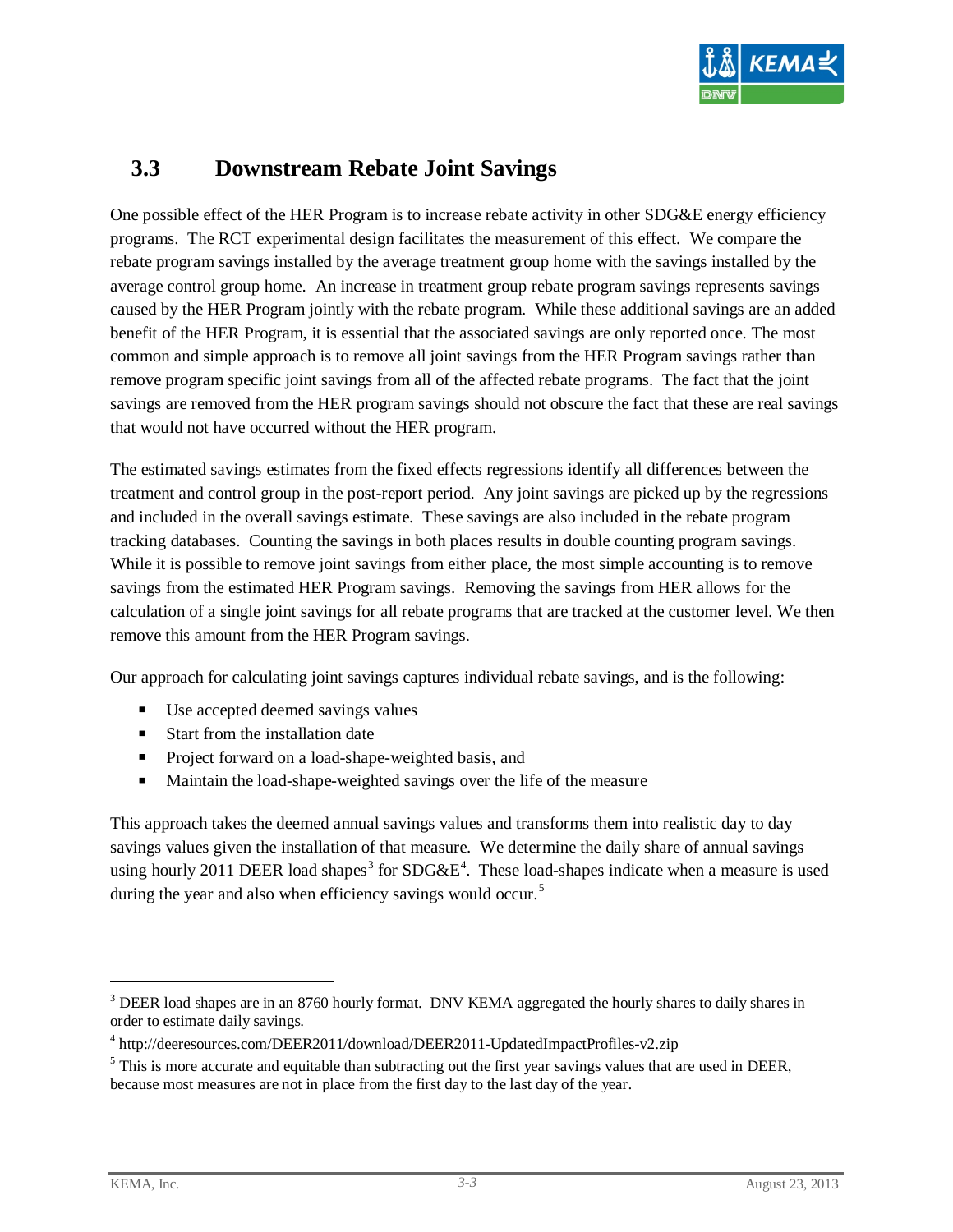

Savings for each installed measure start to accrue at the time of installation (or removal for refrigerator recycling). We calculate average monthly household rebate program savings for the treatment and control groups including zeroes for the majority of households that do not take part in any rebate program. An increase in average per household tracked program savings among the treatment group versus the control group indicates joint savings.

## <span id="page-9-0"></span>**3.4 Upstream Joint Savings**

Upstream joint savings are similar to downstream joint savings except that they are not tracked at the customer level. They represent a source of savings that SDG&E could potentially double count. Unlike tracked programs, it not possible to directly compare all treatment and control group member activity. This makes it more challenging to determine if the HER program does increase savings in upstream programs.

The alternative to the downstream, census-level approach is to do a comparison of treatment and control group uptake of the upstream program measures on a sample basis. This approach also takes advantage of the RCT experimental design which provides the structure to produce an un-biased estimate of upstream savings. PG&E recently conducted in-home surveys to assess uptake of upstream measures (specifically, CFLs and flat screen TVs). The surveys included samples of treatment and control customers from their HER program. Because of the expected similarity between upstream savings between SDG&E and PG&E and the prohibitive cost of performing a similar survey for the relatively small SDG&E program, DNV KEMA used results from this study as the basis for a unique, SDG&E estimate of upstream joint savings. This approach is described in more detail in Section [5.2.2.](#page-28-0)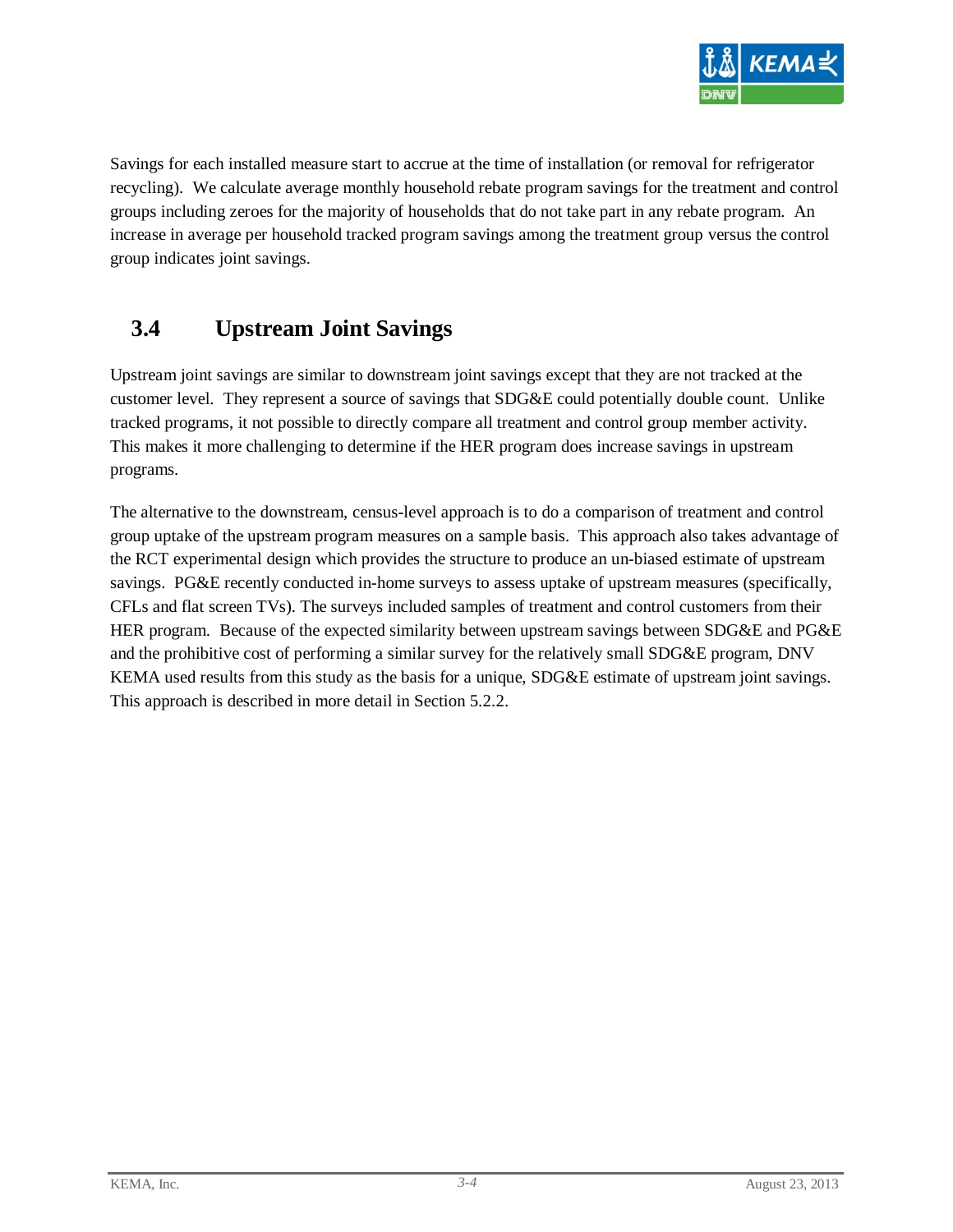## <span id="page-10-0"></span>**4. Data Management**

The billing analysis that underlies the HER program savings estimates relies on consumption data from the SDG&E billing system. On the one hand, because consumption data are closely tied to the billing function, the data are generally considered accurate. On the other hand, missed reads, estimated reads and corrections do occur, undermining the validity of some readings. In non-RCT billing analysis evaluations, it is common to apply a range of consumption data checks in an attempt to limit invalid data. This can lead to the removal of customers from the analysis because of limitations in their billing data.

However, an analysis based on an RCT experimental design does not have this concern. In theory, issues that exist in the data are shared approximately equally by the treatment and control group. A premise of the RCT is that whatever effects these potential billing issues have on the treatment group consumption are present also in the control group. With results of the relatively small magnitude expected from HER programs in general, the active removal of data has the potential to affect the final results in non-trivial ways. This justifies the use of unedited billing data. [Table 4-1](#page-10-2) provides an overview of the data issues identified in the billing data. The incidence of issues is small across treatment and control group and both fuel types. The zero reads for gas houses are not uncommon in the summer and are not real issues; they are included only for completeness. Comparing all issues across the treatment and control groups the differences are extremely small. These finding indicate that data issues are infrequent and that the treatment control difference inherent in the RCT structure will control for the majority of what issues exist.

<span id="page-10-2"></span>

|                       | <b>Electric</b> |           | <b>Gas</b>     |                  |
|-----------------------|-----------------|-----------|----------------|------------------|
|                       | <b>Control</b>  | Treatment | <b>Control</b> | <b>Treatment</b> |
| <b>Bad Read Dates</b> | 0.14%           | 0.16%     | 0.09%          | 0.07%            |
| Zero Reads            | 0.78%           | 0.78%     | 3.80%          | 4.09%            |
| <b>Negative Reads</b> | $0.00\%$        | 0.00%     | 0.00%          | 0.00%            |
| <b>Missing Reads</b>  | $0.00\%$        | $0.00\%$  | $0.00\%$       | 0.00%            |
| <b>Extreme Reads</b>  | 0.01%           | 0.02%     | 0.17%          | 0.15%            |
| No Issues             | 99.07%          | 99.09%    | 95.97%         | 95.72%           |

## <span id="page-10-1"></span>**4.1 Experimental Design Validation**

DNV KEMA performed the randomized selection of the treatment and control groups for the SDG&E program. We randomized customer IDs using a standard process and supplied them to SDG&E for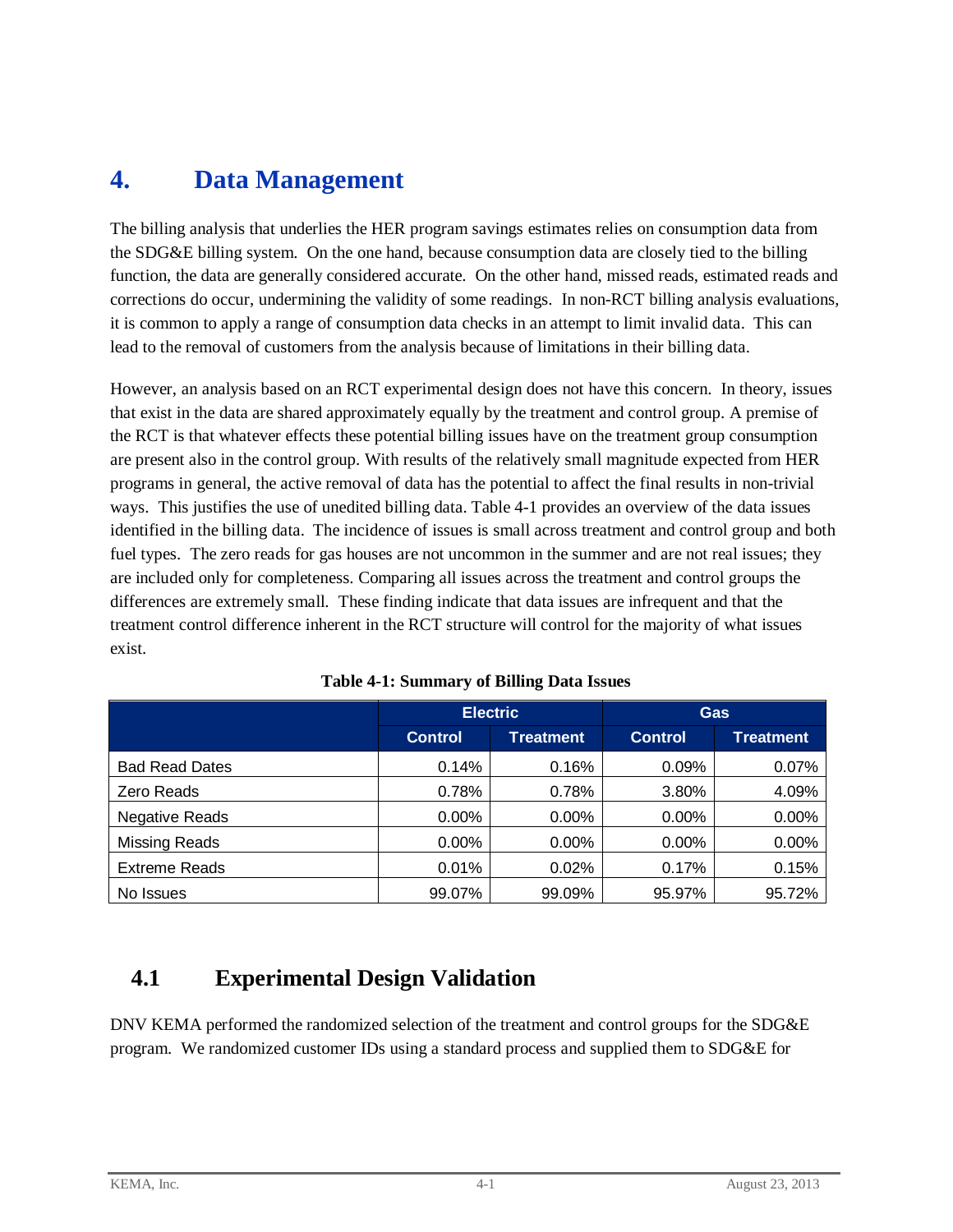

application to the customer data<sup>[6](#page-11-1)</sup>. At the time of randomization, confidentiality issues kept DNV KEMA from having the customer account numbers. For this reason, we were unable to either confirm the randomization at the time or consider alternative randomization options like stratification on pre-program consumption.

To test the randomness of the treatment and control group allocations we compared pre-program annual electric and gas consumption for the 12 months prior to July 2011, the month the reports were first sent. For both gas and electric consumption, we calculated consumption quintile cut-offs from the overall datasets (separately for the SDG&E system and the Opower datasets, but calculated over the combined treatment and control sample). For overall consumption and for each quintile group we looked at treatment and control differences. Most importantly, we looked at mean difference and the associated pvalue of that difference. These differences are expected to be zero. A small p-value indicates an increased probability that the difference is not zero. In addition, we provide differences in counts and median consumption. A dataset containing data gathered by Opower providing house value, size, income, number of occupants, etc., was not provided. [Table 4-2](#page-11-0) provides the summary statistics for the two datasets.

<span id="page-11-0"></span>

| <b>Service</b><br><b>Type</b> | <b>Quintile</b> | $\frac{9}{6}$<br><b>Difference</b><br><b>Counts</b> | % Difference Median<br><b>Consumption</b> | % Difference Mean<br><b>Consumption</b> | <b>Mean Consumption</b><br><b>Difference P-value</b> |
|-------------------------------|-----------------|-----------------------------------------------------|-------------------------------------------|-----------------------------------------|------------------------------------------------------|
|                               | 1               | $-5%$                                               | $-0.10%$                                  | $-1.00%$                                | 0.142                                                |
|                               | $\overline{2}$  | 2%                                                  | $-0.40%$                                  | $-0.10%$                                | 0.437                                                |
|                               | 3               | $0\%$                                               | $-0.30%$                                  | $-0.10%$                                | 0.361                                                |
| Electric                      | 4               | $0\%$                                               | $-0.40%$                                  | $-0.30%$                                | 0.048                                                |
|                               | 5               | 2%                                                  | $0.00\%$                                  | $-0.10%$                                | 0.881                                                |
|                               | ALL             | $0\%$                                               | $-0.80\%$                                 | $-1.30\%$                               | 0.008                                                |
|                               | 1               | $-2%$                                               | $-1.20%$                                  | $-0.80%$                                | 0.586                                                |
|                               | $\overline{2}$  | 2%                                                  | $-0.30%$                                  | $-0.10%$                                | 0.306                                                |
|                               | 3               | $-2%$                                               | 0.00%                                     | $0.00\%$                                | 0.836                                                |
| Gas                           | 4               | $0\%$                                               | $-0.10%$                                  | $-0.20%$                                | 0.175                                                |
|                               | 5               | 2%                                                  | 0.30%                                     | $-0.20%$                                | 0.518                                                |
|                               | <b>ALL</b>      | 0%                                                  | $-0.20%$                                  | $-0.80%$                                | 0.137                                                |

| Table 4-2 Test of Randomness of Experimental Design (Treatment vs. Control Groups) |  |  |  |
|------------------------------------------------------------------------------------|--|--|--|
|------------------------------------------------------------------------------------|--|--|--|

The results of the test indicate systematic differences in consumption between the treatment and control groups. This is despite the fact that a verified randomization process was implemented. Overall, the treatment group electric consumption was 1.3 percent smaller than the control group. This difference is statistically significant at 95 percent confidence. Gas consumption for the treatment group was 0.8

<span id="page-11-1"></span> $6$  At that time, confidentiality agreements were not in place. SDG&E applied the random customer IDs to the program and billing data. Opower was not involved in the randomization process.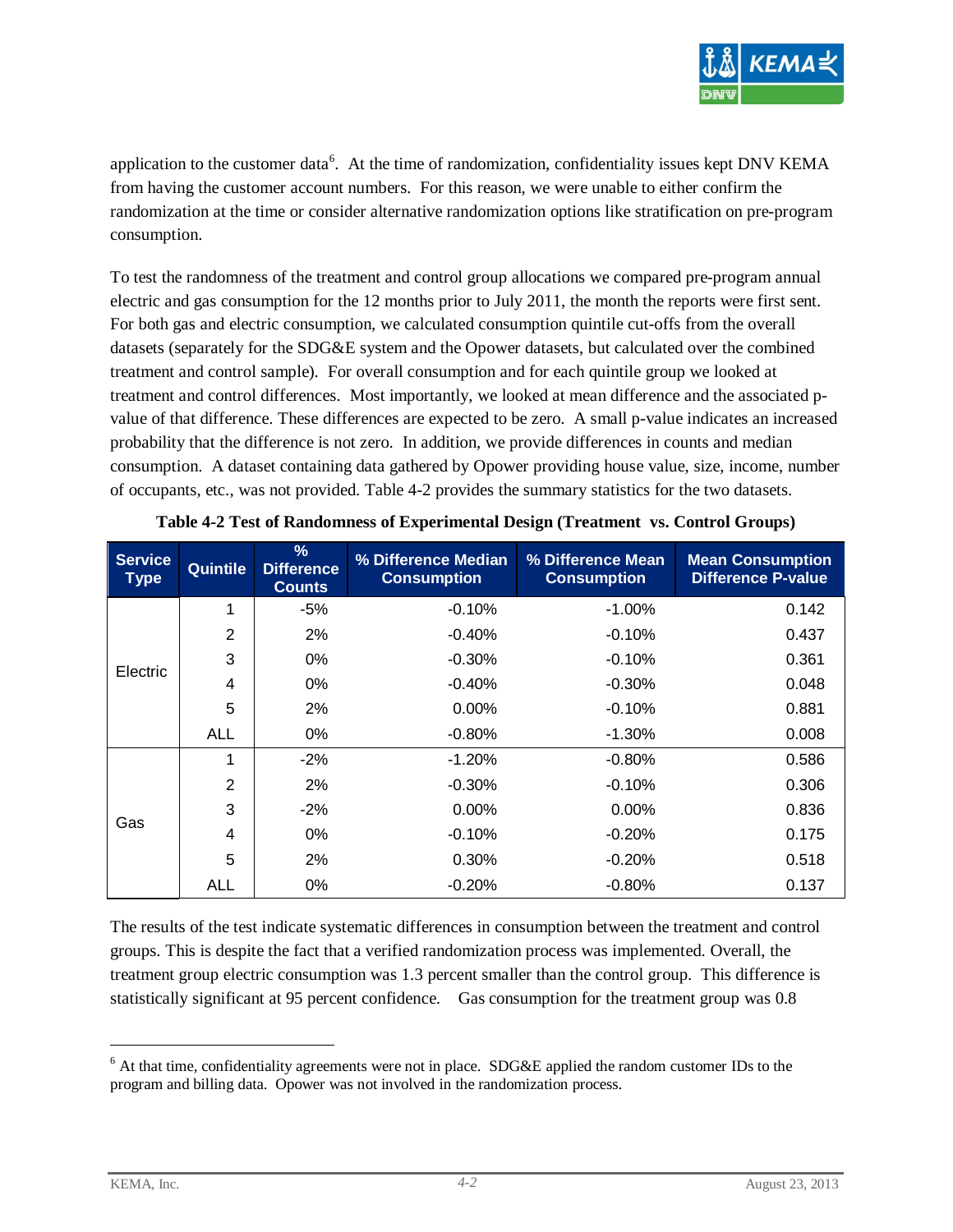

percent smaller than the control group. This difference is not statistically significantly different than zero at 95 percent confidence.

The quintile analysis sheds some light on the imbalance behind the difference between the two groups. Counter-intuitively, quintile-level treatment-v-control differences are all smaller than the overall difference. However, the top quintile is the source of the overall difference. Not only do the households from the top quintile of the treatment group use less electricity, but unlike all the other quintiles, there are fewer treatment households relative to the control group. The combination of these two occurrences leads to an overall difference that is bigger than the first quintile difference and also statistically different than zero. If Opower had provided the additional site level characteristics data, our ability to understand and perhaps address the balance of the sample would have been enhanced. There is less than one in onehundred chance of a sample this unbalanced happening in a random sample. However, because we controlled the randomization process, we know that this outcome is, in fact, the result of such a low probability event. This makes the savings estimation methods particularly important. The difference of difference framework that underlies the calculations of monthly savings provides control for any such differences between the treatment and control groups with respect to consumption. While it is unfortunate that the sample is not better balanced, this fact does not undermine the strength of the savings estimates produced here.

#### <span id="page-12-0"></span>**4.2 Customer Move-Outs and Program Attrition**

The RCT experimental design requires that participating households in either treatment or control group be removed if the customers move. This kind of attrition is not ideal within the RCT but is unavoidable. The estimates of savings produced by the fixed effects model reflect the consumption data of those households remaining in the program (treatment or control group). Unlike attrition due to move-outs, households that opt-out of receiving the report remain in the treatment group despite the fact that they no longer receive the reports. Removing opt-out households would undermine the similarity between the two groups that is established by the RCT design.

Customers who installed solar panels and switched to net metering posed a dilemma for this evaluation. Whereas true move-outs are unlikely to have a causal relationship with the Reports, it is possible that installing solar represents an activity motivated at least partially by the reports. Unfortunately, how net metering is addressed in the billing data creates challenges for either including them in the analysis or fully understanding the extent of the issue.

For households with load served by SDG&E, a switch to net-metering causes a change in account numbers that would stop the mailing of the report to that address. For households with load served by Direct Access, SDG&E does not change the account number so the household continues to receive the reports. For this evaluation, all net-metered customers were left out of the analysis, effectively treated as move-outs.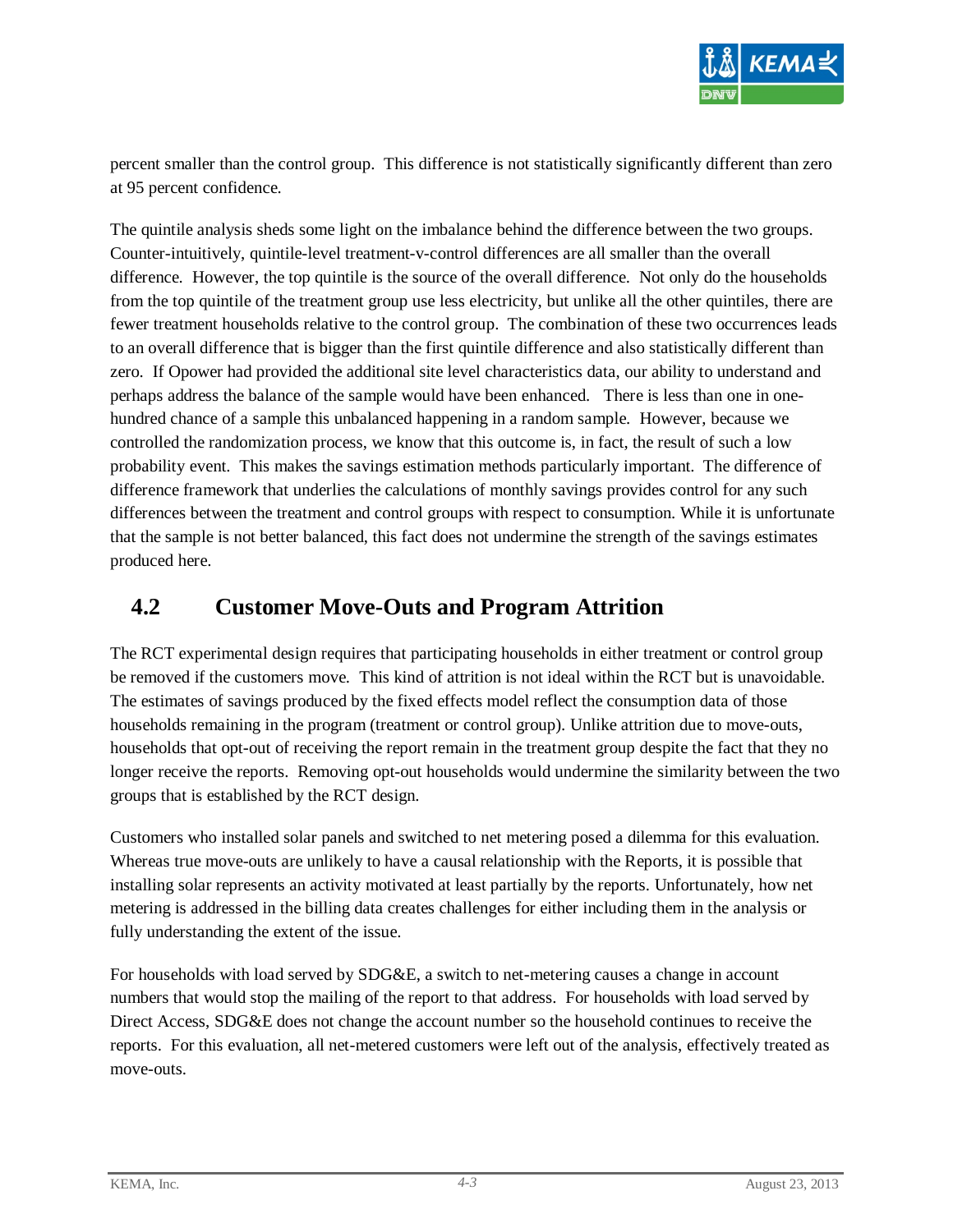

If the solar households were included in the analysis it would be necessary to incorporate household level energy production data. Otherwise potential differences in solar energy production could be conflated with program-related savings biasing the results up or down. The end result of such an analysis would be to quantify what subset of HER program savings are related to increased solar production in HER treatment households relative to the control group. The attribution of these savings would need to be determined in regulatory context. The available data on Direct access customers indicated a slight but non-statistically significant increase in solar installation among treatment group member.

[Table 4-3](#page-13-0) provides the monthly eligible population for the HER Program through December 2012. The table provides count of eligible households for the treatment group that is used to calculate total savings. The count of move-outs per month and cumulatively is also provided. For the sake of comparison, the control group move-out counts are also provided.

<span id="page-13-0"></span>

|               |                 | <b>Treatment Group</b>              |     | <b>Control Group</b> |                        |                |
|---------------|-----------------|-------------------------------------|-----|----------------------|------------------------|----------------|
| <b>Month</b>  | Open            | <b>Closed Accounts</b>              |     | Open                 | <b>Closed Accounts</b> |                |
|               | <b>Accounts</b> | <b>Cumulative</b><br><b>Monthly</b> |     | <b>Accounts</b>      | <b>Cumulative</b>      | <b>Monthly</b> |
| <b>Jul-11</b> | 19,896          | 300                                 | 174 | 19,924               | 271                    | 170            |
| Aug-11        | 19,666          | 530                                 | 230 | 19,710               | 485                    | 214            |
| Sep-11        | 19,466          | 730                                 | 200 | 19,486               | 709                    | 224            |
| Oct-11        | 19,323          | 873                                 | 143 | 19,333               | 862                    | 153            |
| <b>Nov-11</b> | 19,192          | 1,004                               | 131 | 19,206               | 989                    | 127            |
| Dec-11        | 19,053          | 1,143                               | 139 | 19,065               | 1,130                  | 141            |
| Jan-12        | 18,907          | 1,289                               | 146 | 18,947               | 1,248                  | 118            |
| Feb-12        | 18,792          | 1,404                               | 115 | 18,810               | 1,385                  | 137            |
| Mar-12        | 18,660          | 1,536                               | 132 | 18,691               | 1,504                  | 119            |
| Apr-12        | 18,510          | 1,686                               | 150 | 18,558               | 1,637                  | 133            |
| May-12        | 18,376          | 1,820                               | 134 | 18,420               | 1,775                  | 138            |
| $Jun-12$      | 18,216          | 1,980                               | 160 | 18,272               | 1,923                  | 148            |
| $Jul-12$      | 18,019          | 2,177                               | 197 | 18,096               | 2,099                  | 176            |
| Aug-12        | 17,841          | 2,355                               | 178 | 17,906               | 2,289                  | 190            |
| Sep-12        | 17,672          | 2,524                               | 169 | 17,728               | 2,467                  | 178            |
| Oct-12        | 17,535          | 2,661                               | 137 | 17,591               | 2,604                  | 137            |
| <b>Nov-12</b> | 17,371          | 2,825                               | 164 | 17,432               | 2,763                  | 159            |
| Dec-12        | 17,249          | 2,947                               | 122 | 17,299               | 2,896                  | 133            |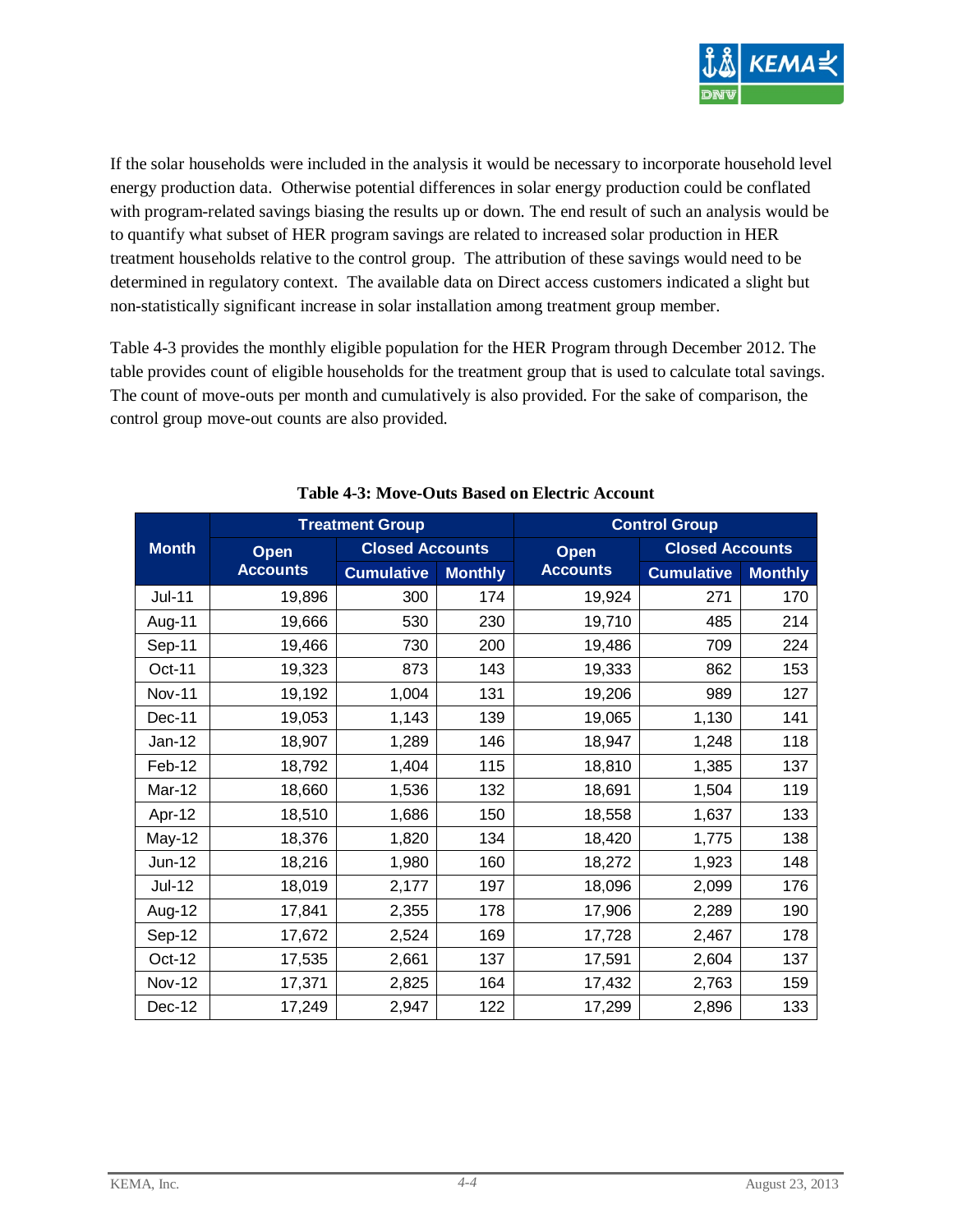

The electric and gas accounts for a household do not always end on the same day. We used electric to establish eligible household counts. The counts based on the gas account information were similar and did not justify establishing a second set of household counts for the purpose of calculating total gas savings.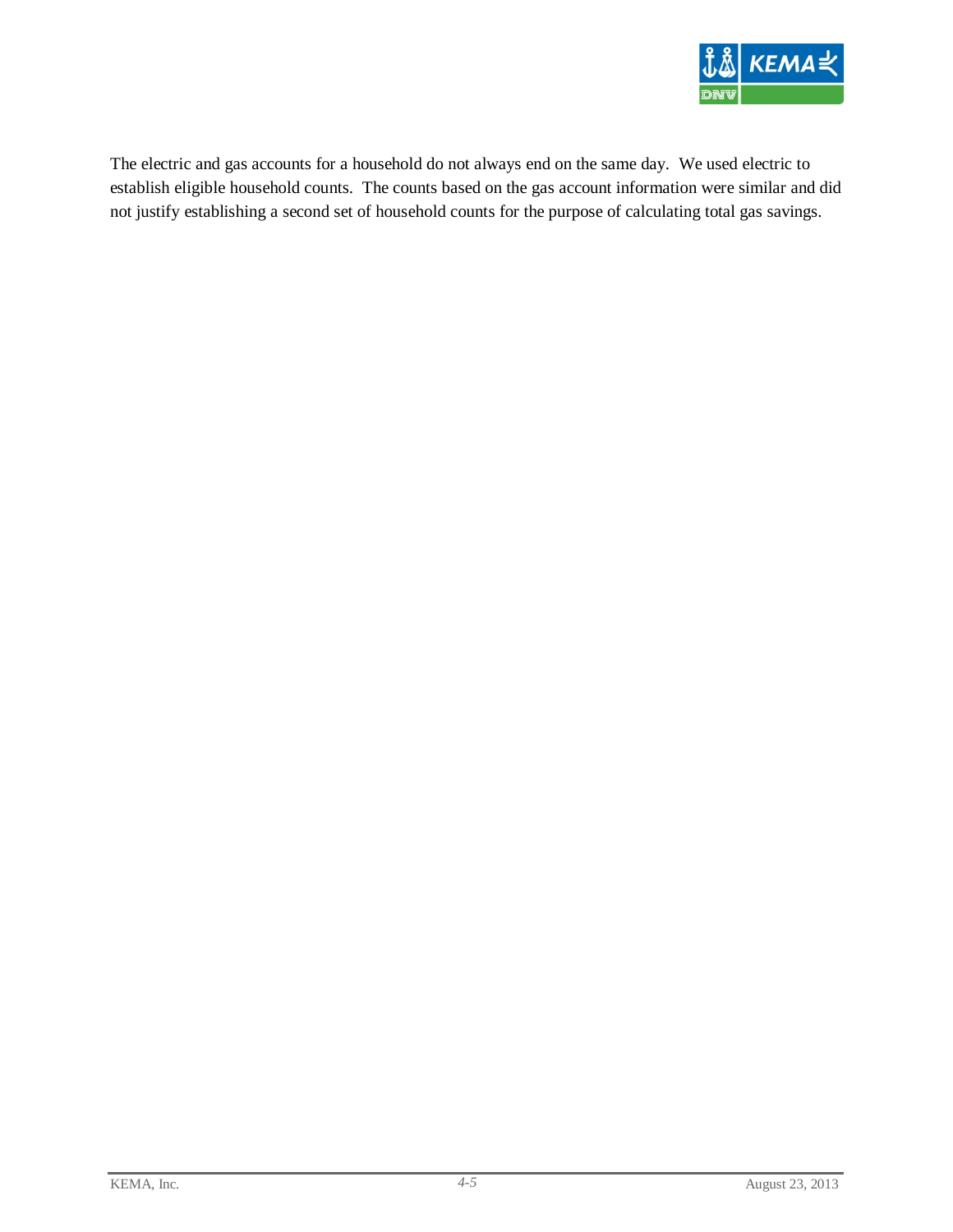## <span id="page-15-0"></span>**5. Results Summary**

The following section provides the components of final reported savings estimate for the SDG&E HER Program. The overall average savings are the full, unadjusted effect of the HERs on treatment group consumption. The joint savings estimates identify savings included in the overall savings estimate that are reported by some other program, either downstream rebate programs or upstream programs. The final subsection combines these estimates, removing the joint savings from the overall savings, producing a HER Program savings estimate that does not double-count energy savings from other programs.

## <span id="page-15-1"></span>**5.1 HER Program Overall Savings Estimates**

#### <span id="page-15-2"></span>**5.1.1 Electric**

[Figure 5-1](#page-16-0) provides a graph of monthly electric savings. Savings jumped to 13.3 kWh per month immediately following the first Report and maintained between 11 and 19 kWh savings per month for the remainder of the first year.

About 69% of the HERs were distributed to Coastal customers, and 31% to Desert customers<sup>[7](#page-15-3)</sup>. The late summer and early fall of 2012 saw unusually hot weather in the San Diego area and savings increased substantially during the months of August, September and October.<sup>[8](#page-15-4)</sup>

For the Desert area:

 $\overline{a}$ 

http://weatherspark.com/history/30605/2011/Imperial-California-United-States <http://weatherspark.com/history/30605/2012/Imperial-California-United-States>

<span id="page-15-3"></span><sup>&</sup>lt;sup>7</sup> Coastal is SDG&E's baseline climate zone 1, and Desert is SDG&E's baseline climate zone 4. As expected, the percent of Coastal and Desert customers is the same in the control and treatment groups.

<span id="page-15-4"></span><sup>&</sup>lt;sup>8</sup> The following data visualizations are representative:

For the San Diego area:

[http://weatherspark.com/history/31050/2011/San-Diego-California-United-States,](http://weatherspark.com/history/31050/2011/San-Diego-California-United-States) <http://weatherspark.com/history/31050/2012/San-Diego-California-United-States>

In San Diego, the high temperatures for the fall months 2012 were almost entirely well above average high temperatures. The high of 109° F was 28 degrees higher than the average high temperature for that date. The desert was also hotter than average in fall 2012. Fall 2011 was relatively more mild near the coast and was also early in the tenure of the reports.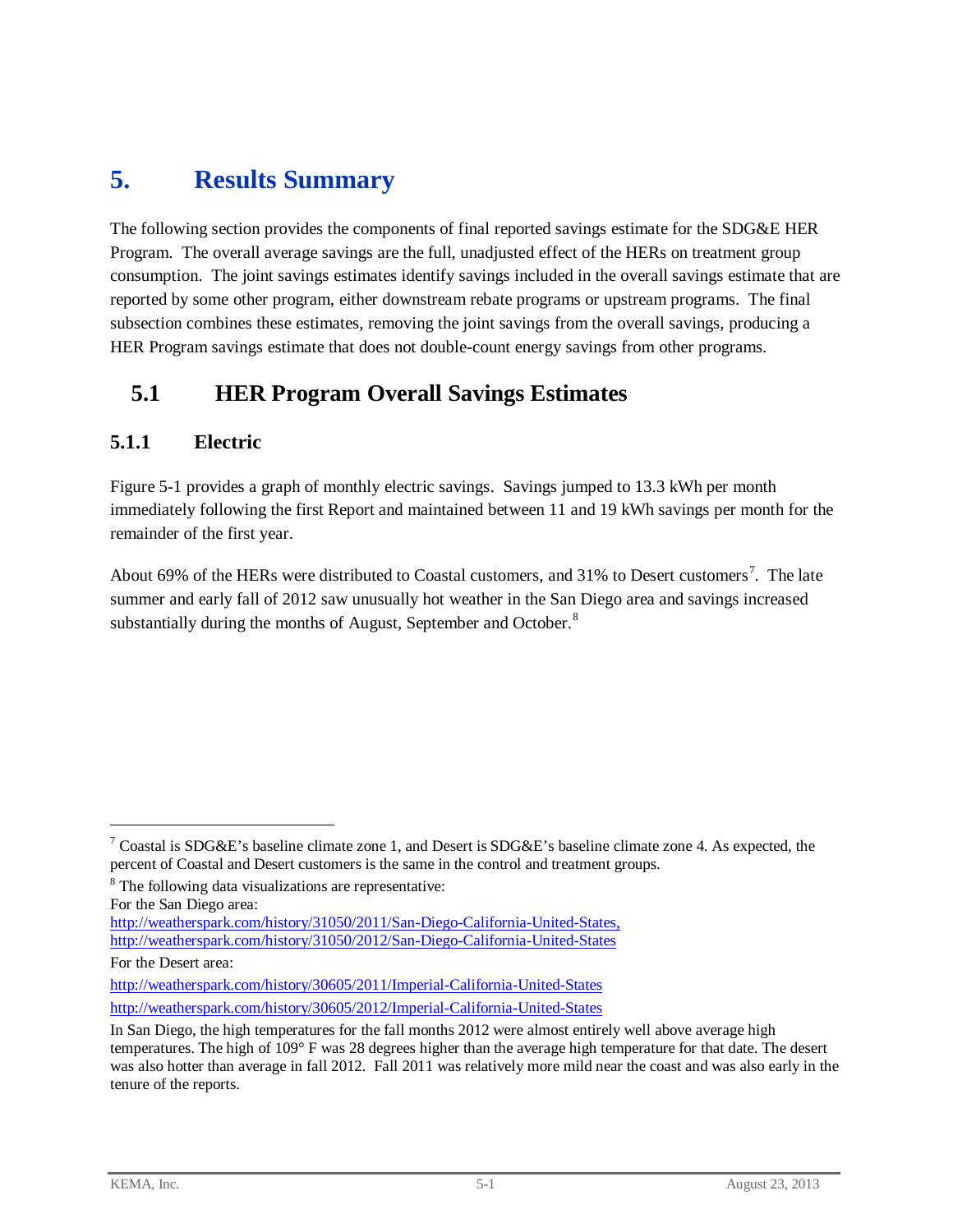

<span id="page-16-0"></span>

**Figure 5-1: Average Monthly kWh Savings per Household**

[Table 5-1](#page-17-0) provides the monthly electric savings in tabular form along with the count of treatment group households for that month. In combination, these numbers generate the total monthly estimated electric savings for the HER Program. Totals at the bottom of the table provide the total and annual savings along with confidence intervals for the aggregate numbers. For the total savings, the relative precision is 17% at [9](#page-16-1)5% confidence.<sup>9</sup>

<span id="page-16-1"></span><sup>&</sup>lt;sup>9</sup> A 90% confidence interval would be provide an even narrower bracketing of the series of month estimates.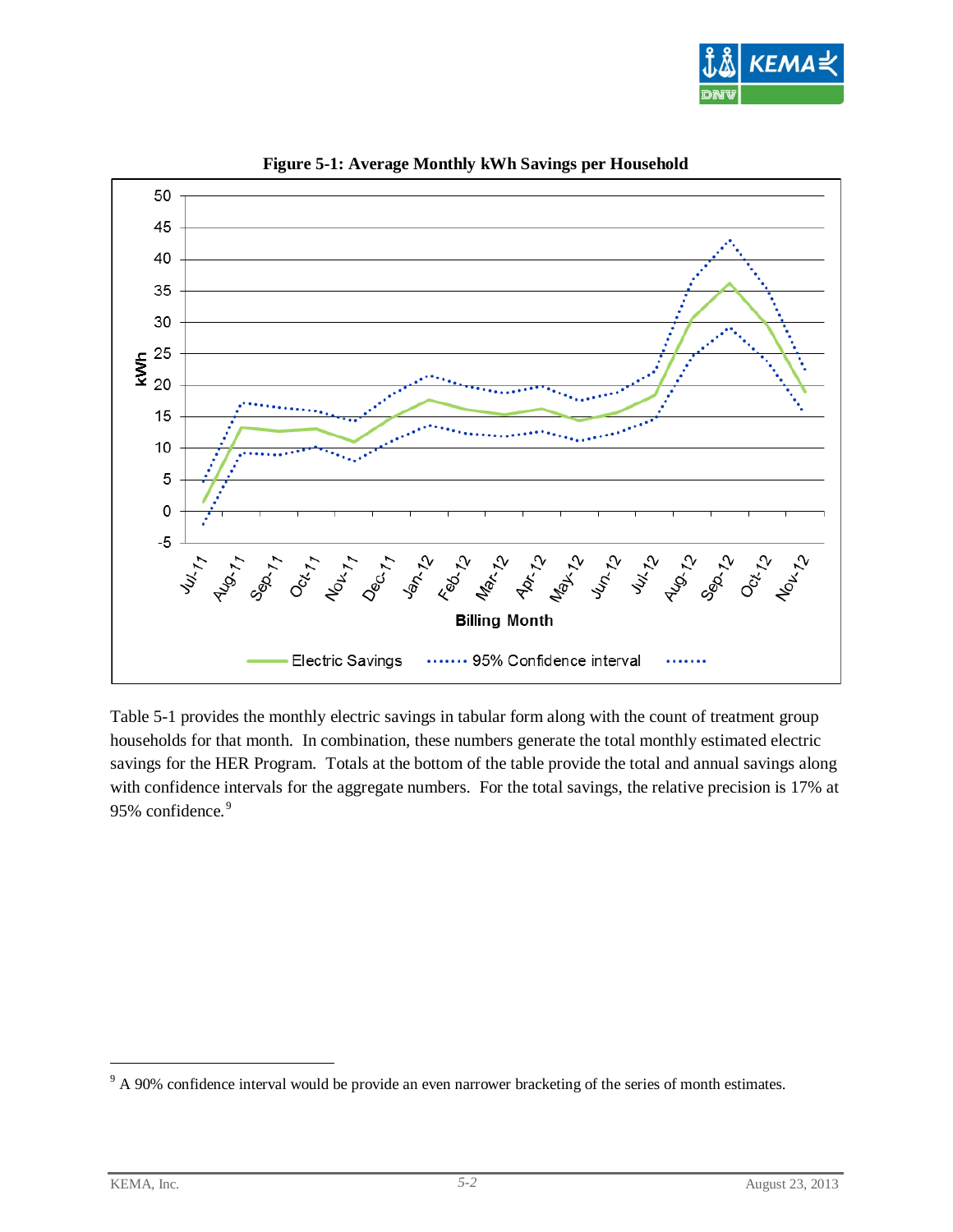

<span id="page-17-0"></span>

| <b>Month</b>  | <b>Unadjusted</b><br><b>Savings per</b><br>(kWh)<br><b>Household</b> | <b>Count of</b><br><b>Treatment</b><br>group<br><b>Participants</b> |                              |
|---------------|----------------------------------------------------------------------|---------------------------------------------------------------------|------------------------------|
| <b>Jul-11</b> | 1.4                                                                  | 19,896                                                              | <b>Savings (MWh)</b><br>28.2 |
| Aug-11        | 13.3                                                                 | 19,666                                                              | 261.2                        |
| Sep-11        | 12.7                                                                 | 19,466                                                              | 247.2                        |
| Oct-11        | 13.1                                                                 | 19,323                                                              | 252.3                        |
| <b>Nov-11</b> | 11.1                                                                 | 19,192                                                              | 213.3                        |
| Dec-11        | 14.8                                                                 | 19,053                                                              | 282.8                        |
| Jan-12        | 17.7                                                                 | 18,907                                                              | 333.7                        |
| Feb-12        | 16.1                                                                 | 18,792                                                              | 302.7                        |
| Mar-12        | 15.4                                                                 | 18,660                                                              | 286.6                        |
| Apr-12        | 16.3                                                                 | 18,510                                                              | 302.2                        |
| May-12        | 14.4                                                                 | 18,376                                                              | 264.0                        |
| $Jun-12$      | 15.7                                                                 | 18,216                                                              | 285.3                        |
| <b>Jul-12</b> | 18.4                                                                 | 18,019                                                              | 332.1                        |
| Aug-12        | 30.7                                                                 | 17,841                                                              | 547.4                        |
| Sep-12        | 36.2                                                                 | 17,672                                                              | 639.5                        |
| Oct-12        | 29.5                                                                 | 17,535                                                              | 516.7                        |
| <b>Nov-12</b> | 19.0                                                                 | 17,371                                                              | 329.6                        |
| Dec-12        | 18.5                                                                 | 17,249                                                              | 319.2                        |
|               | Program Period Savings                                               |                                                                     | 5,744.1 +/- 16.7%            |
|               |                                                                      |                                                                     | (4783.1, 6705)               |
|               | 2011 Savings                                                         |                                                                     | 1,285.1 +/- 25.8%            |
|               | (953.7, 1616.6)                                                      |                                                                     |                              |
|               |                                                                      |                                                                     | 4,459.0 +/- 16.1%            |
|               | 2012 Savings                                                         |                                                                     | (3742.3, 5175.7)             |

#### **Table 5-1: Average Monthly and Total Electric Savings**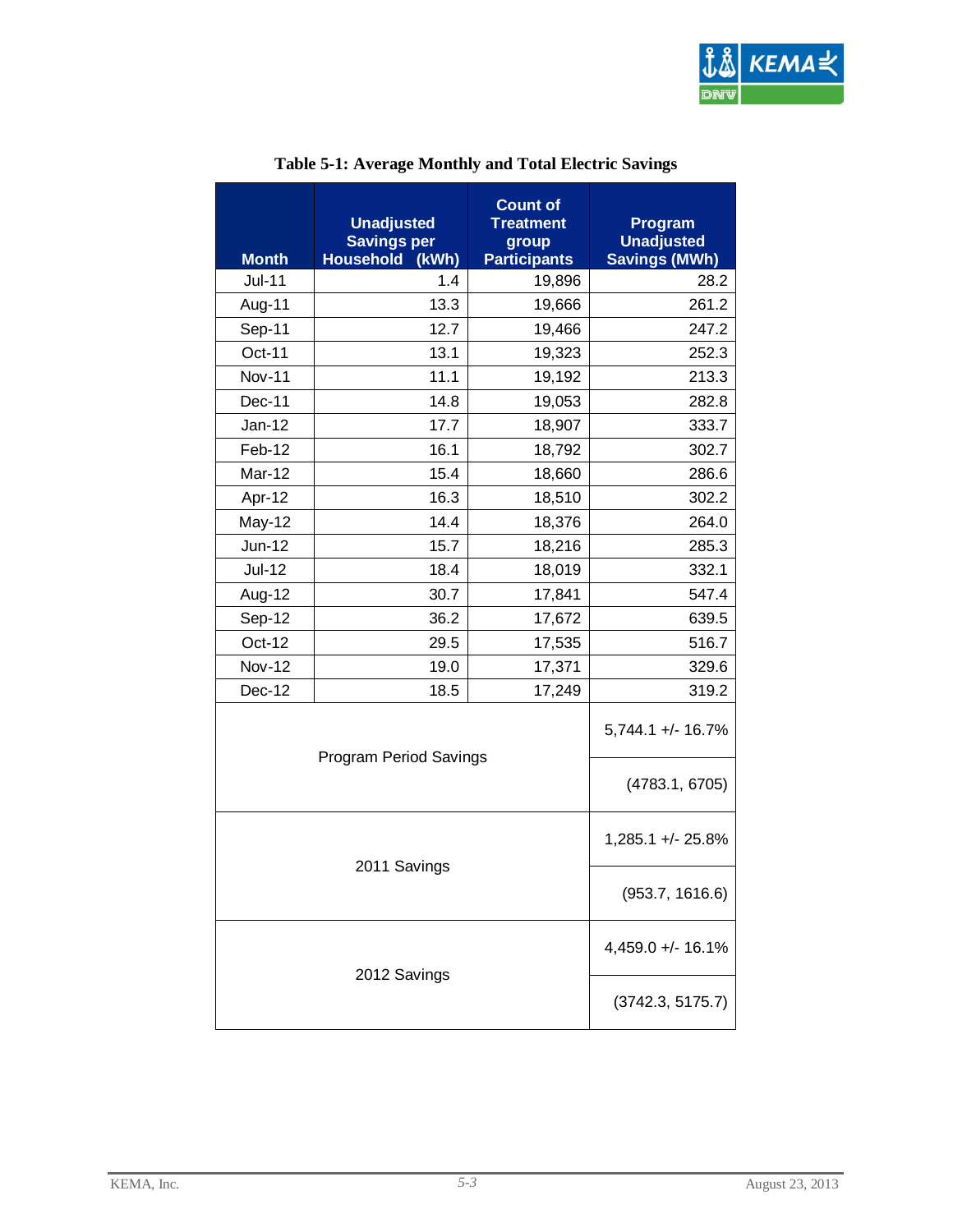

#### <span id="page-18-0"></span>**5.1.2 Gas**

[Figure 5-2](#page-18-1) provides a graph of monthly gas savings. Gas savings follow a strong seasonal pattern. There are no apparent savings during the summer, when savings are not statistically different from zero. During the winter and spring months, savings increased up to over 1.9 therms in February, and while minute, were statistically different from zero.

<span id="page-18-1"></span>

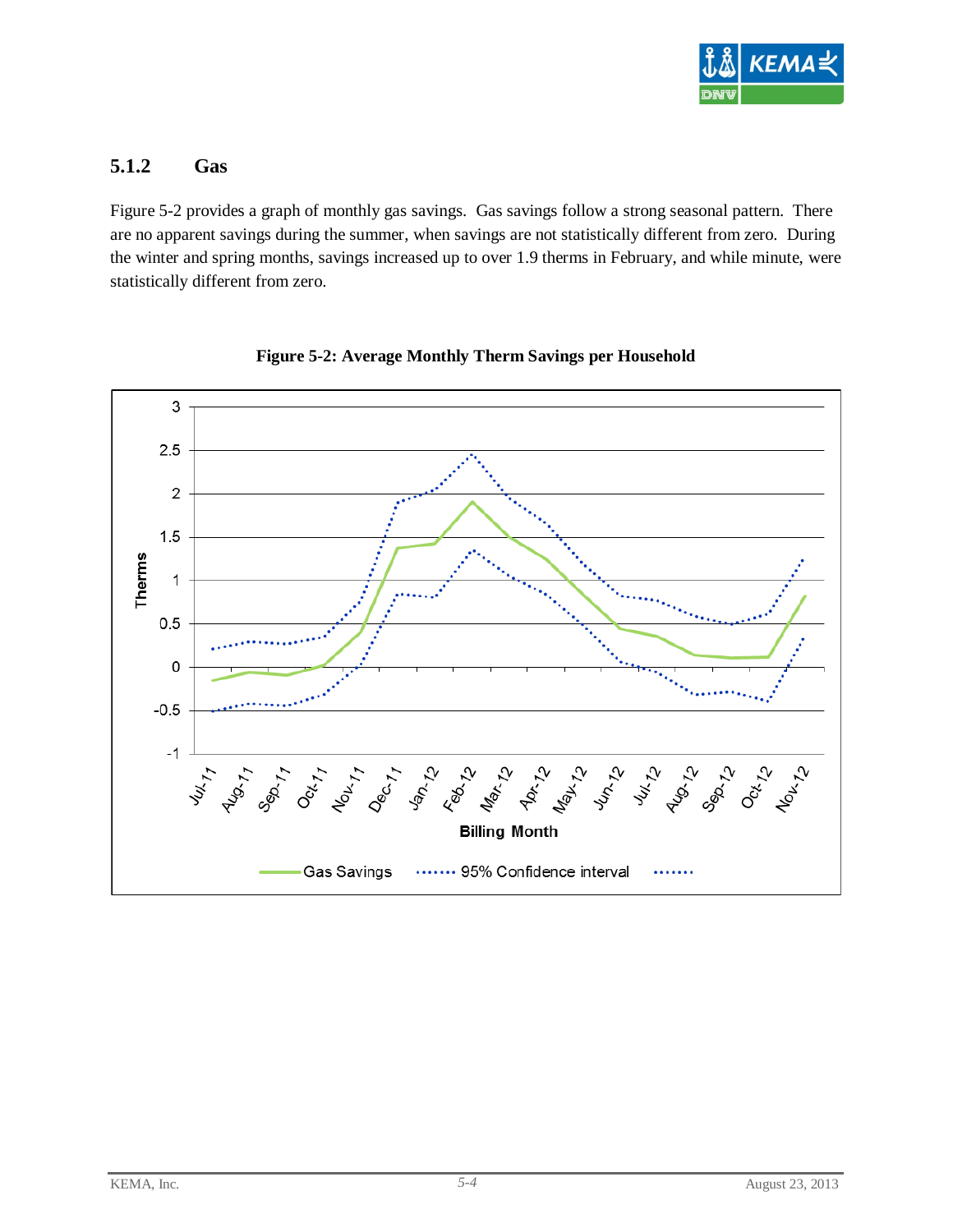

[Table 5-2](#page-20-0) provides the monthly gas savings in tabular form along with the count of treatment group households for that month. In combination, these number generate the total monthly estimated gas savings for the HER Program. Totals at the bottom of the table provide the total and annual savings along with confidence intervals for the aggregate numbers. Though some of the monthly savings are negative, indicating no treatment effect, the aggregate numbers are a simple sum across the monthly savings regardless of sign. For the total savings, the relative precision is 38% at 95% confidence.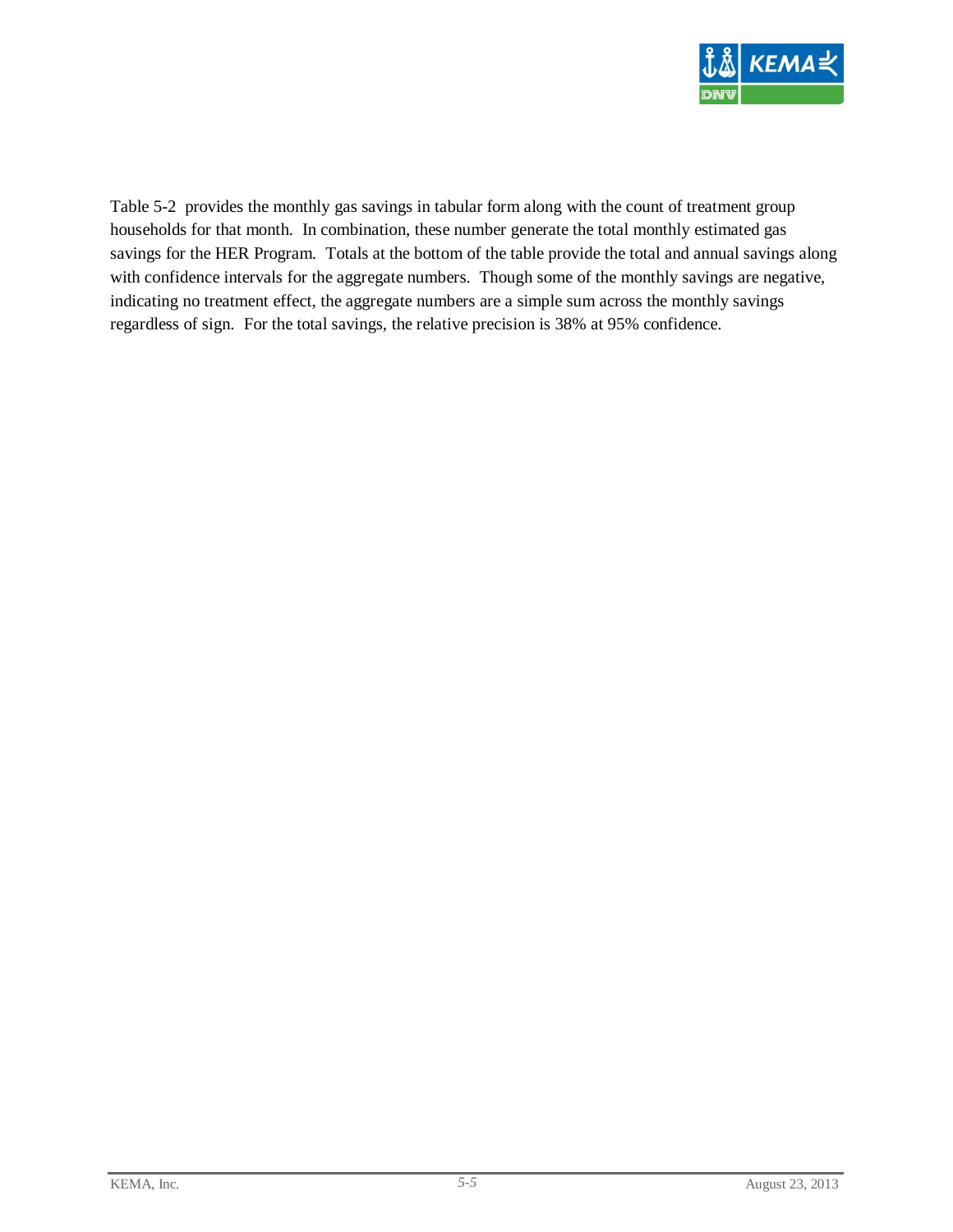

<span id="page-20-0"></span>

| <b>Month</b>  | <b>Unadjusted Savings</b><br>per<br><b>Household</b><br>(therms) | <b>Count of</b><br><b>Treatment</b><br>group<br><b>Participants</b> |                 |  |
|---------------|------------------------------------------------------------------|---------------------------------------------------------------------|-----------------|--|
| $Jul-11$      | $-0.2$                                                           | 19,896                                                              | $-3.0$          |  |
| Aug-11        | $-0.1$                                                           | 19,666                                                              | $-1.2$          |  |
| Sep-11        | $-0.1$                                                           | 19,466                                                              | $-1.7$          |  |
| Oct-11        | 0.0                                                              | 19,323                                                              | 0.4             |  |
| <b>Nov-11</b> | 0.4                                                              | 19,192                                                              | 7.8             |  |
| Dec-11        | 1.4                                                              | 19,053                                                              | 26.3            |  |
| $Jan-12$      | 1.4                                                              | 18,907                                                              | 27.0            |  |
| Feb-12        | 1.9                                                              | 18,792                                                              | 35.9            |  |
| Mar-12        | 1.5                                                              | 18,660                                                              | 28.1            |  |
| Apr-12        | 1.2                                                              | 18,510                                                              | 23.1            |  |
| May-12        | 0.8                                                              | 18,376                                                              | 15.5            |  |
| Jun-12        | 0.4                                                              | 18,216                                                              | 8.1             |  |
| <b>Jul-12</b> | 0.4                                                              | 18,019                                                              | 6.4             |  |
| Aug-12        | 0.1                                                              | 17,841                                                              | 2.5             |  |
| Sep-12        | 0.1                                                              | 17,672                                                              | 1.9             |  |
| Oct-12        | 0.1                                                              | 17,535                                                              | 2.0             |  |
| <b>Nov-12</b> | 0.8                                                              | 17,371                                                              | 14.3            |  |
| Dec-12        | 1.4                                                              | 17,249                                                              | 24.9            |  |
|               | Program Period Savings                                           |                                                                     |                 |  |
|               |                                                                  |                                                                     | (135.8, 300.7)  |  |
|               | 2011 Savings                                                     |                                                                     | 28.6 +/- 111.1% |  |
|               | $(-3.3, 60.4)$                                                   |                                                                     |                 |  |
|               | 189.7 +/- 32.4%                                                  |                                                                     |                 |  |
|               | 2012 Savings                                                     |                                                                     | (128.1, 251.2)  |  |

#### **Table 5-2: Average Monthly and Total Therms Savings**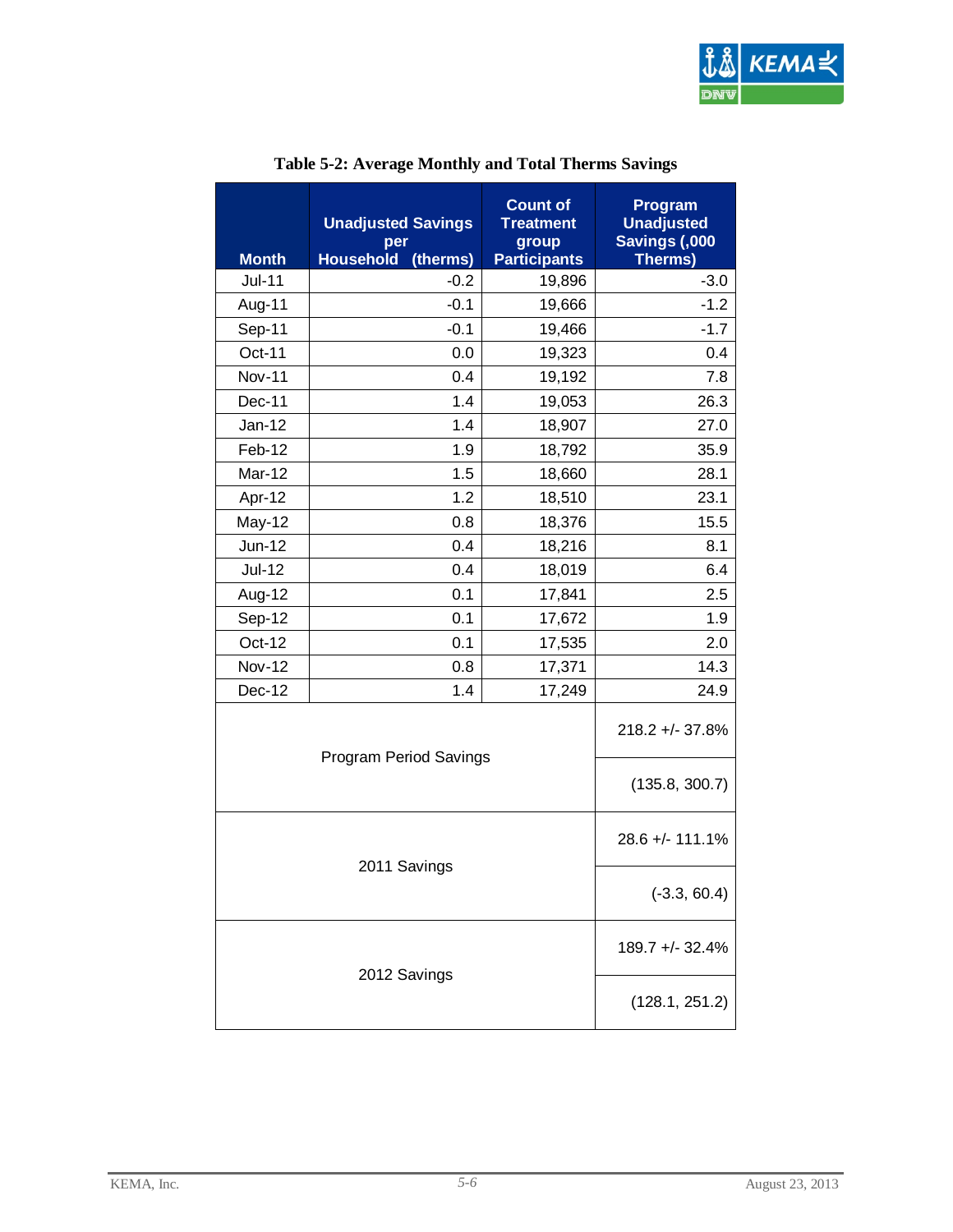

## <span id="page-21-0"></span>**5.2 HER Program Joint Savings Estimates**

#### <span id="page-21-1"></span>**5.2.1 Downstream Joint Savings**

The CPUC provide DNV KEMA with a full set of SDG&E energy efficiency program tracking data. We refer to these programs as downstream programs because, unlike upstream programs, participation and expected savings are tracked to the individual household.

Downstream joint savings are identified by comparing treatment and control savings from downstream program installations. The measure-based savings by customers in each group build up over time in the post-treatment period. If the Reports motivate increased activity, then the treatment group downstream savings will accrue faster than the control group. The difference represents the savings jointly attributable to both the HER program and the downstream programs.

Figure 5.3 plots the downstream rebate program electric savings through the post-report period. The electric savings for the treatment group increases faster than the control group indicating an increase in activity due to the reports. The reports motivate a 20 to 25% increase in downstream rebate program savings. To get a sense of the magnitude of the rebate program savings in general, the control group monthly downstream savings in December, 2012 are approximately 0.21% of monthly consumption.

[Figure 5-4](#page-22-0) plots the downstream rebate program gas savings through the post-report period. This plot shows that the effect of the reports on downstream gas savings is minimal. Downstream rebate program gas savings in general, as illustrated by the control group monthly downstream savings in December, 2012, are a third the relative magnitude of electric rebate savings at 0.07%.

[Figure 5-5](#page-23-0) provides the monthly estimates of average joint electric savings per customer. This is simply a plot of the difference between the two groups displayed in [Figure 5-3.](#page-22-1) The addition of the confidence intervals illustrates that electric joint savings are clearly statistically significantly different than zero.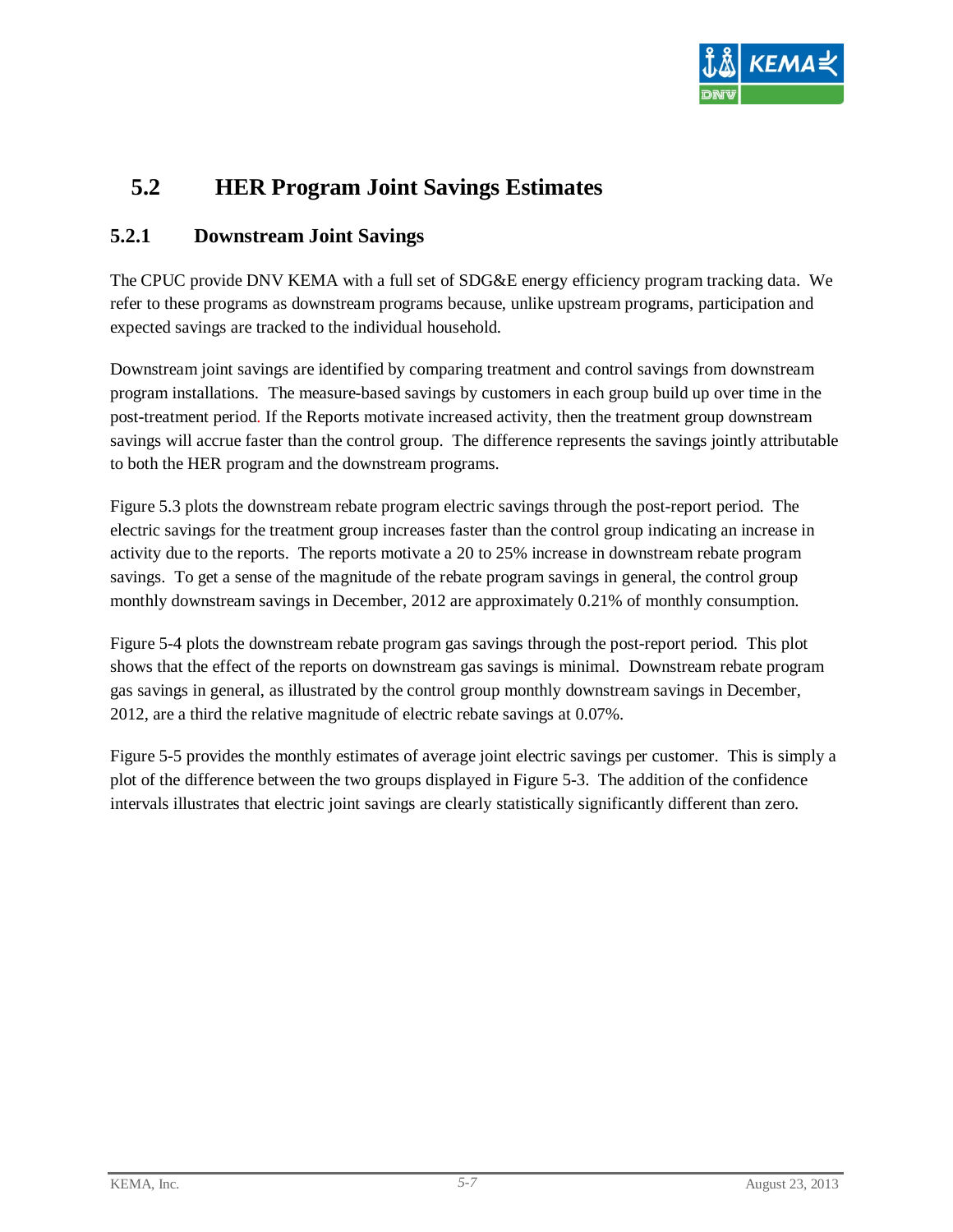

<span id="page-22-1"></span>

**Figure 5-3: Treatment and Control Group Downstream Rebate Program Electric Savings**

<span id="page-22-0"></span>

**Figure 5-4: Treatment and Control Group Downstream Rebate Program Gas Savings**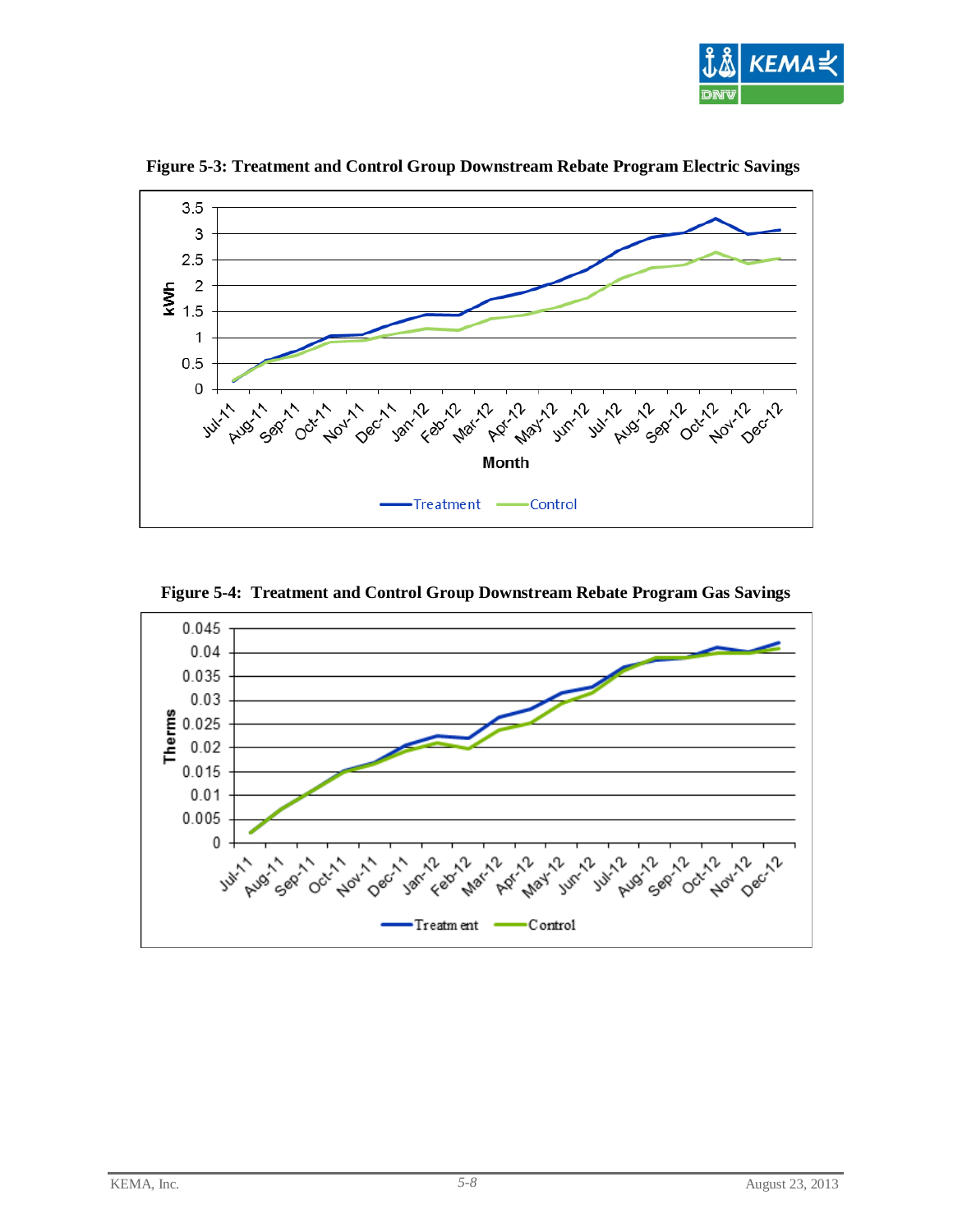

<span id="page-23-0"></span>

**Figure 5-5: Average Monthly kWh Joint Savings Per Customer**

[Table 5-3](#page-24-0) provides the tabular joint savings along with the monthly count of treatment group customers. The monthly joint savings are the combination of the average per customer savings and the customer counts.[10](#page-23-1) Annual and overall savings estimates are provided along with confidence intervals. The downstream electric joint savings will be removed from the overall electric savings estimate for the HER program.

<span id="page-23-1"></span> $10$  If a household installs a downstream program measure and then subsequently moves out, the savings accrue to the point of the move-out and then are removed. This is consistent with how a particular customer's data enter into the fixed effects regression.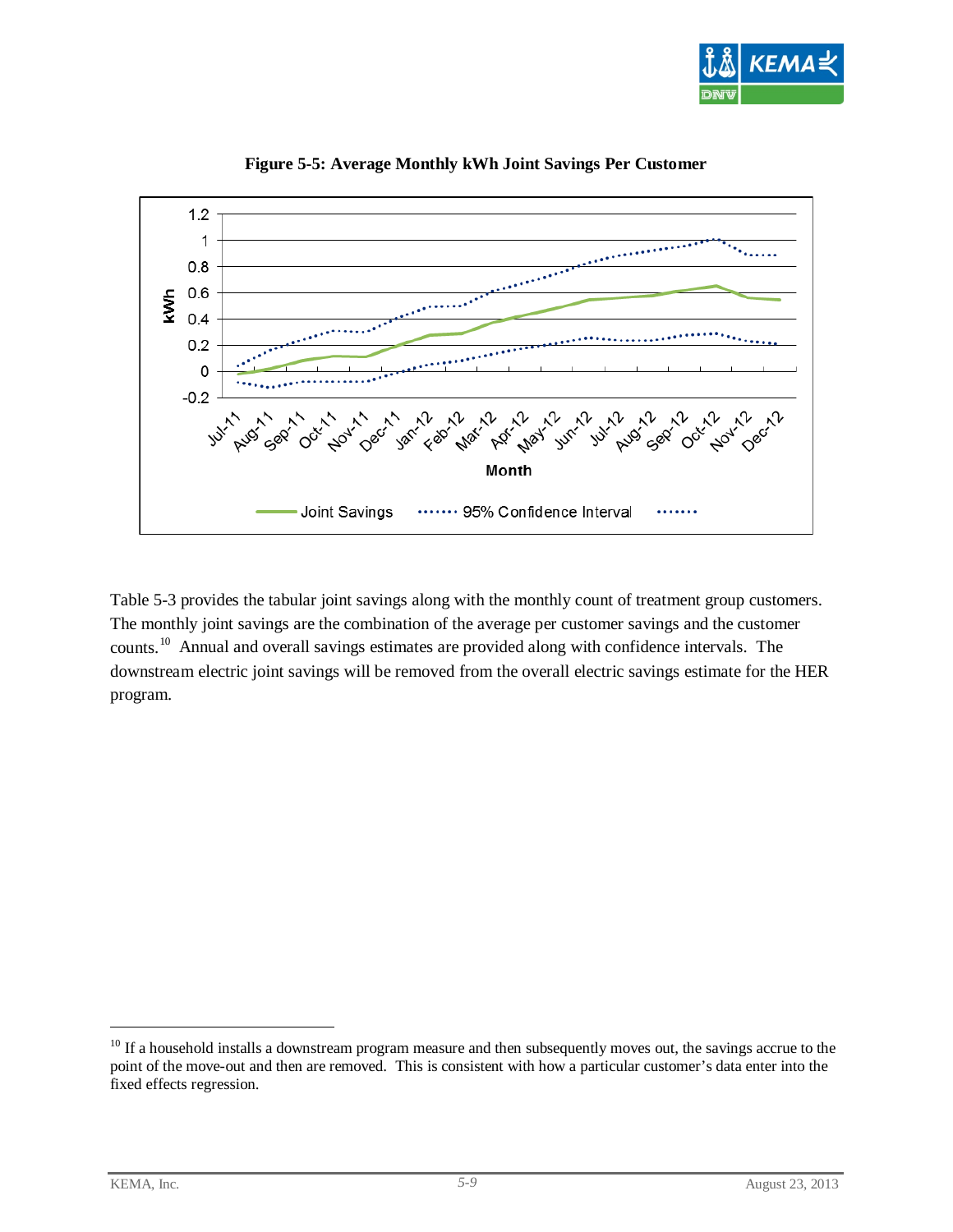

<span id="page-24-0"></span>

| <b>Month</b>  | <b>Joint Savings</b><br>per Household<br>- Tracked<br>/Downstream<br><b>Programs</b><br>(kWh) | <b>Count of</b><br><b>Treatment</b><br>group<br><b>Participants</b> | Program<br><b>Tracked Joint</b><br>savings (MWh) |
|---------------|-----------------------------------------------------------------------------------------------|---------------------------------------------------------------------|--------------------------------------------------|
| <b>Jul-11</b> | 0.0                                                                                           | 19,896                                                              | (0.4)                                            |
| Aug-11        | 0.0                                                                                           | 19,666                                                              | 0.4                                              |
| Sep-11        | 0.1                                                                                           | 19,466                                                              | 1.6                                              |
| Oct-11        | 0.1                                                                                           | 19,323                                                              | 2.3                                              |
| <b>Nov-11</b> | 0.1                                                                                           | 19,192                                                              | 2.2                                              |
| Dec-11        | 0.2                                                                                           | 19,053                                                              | 3.8                                              |
| Jan-12        | 0.3                                                                                           | 18,908                                                              | 5.2                                              |
| Feb-12        | 0.3                                                                                           | 18,792                                                              | 5.5                                              |
| Mar-12        | 0.4                                                                                           | 18,660                                                              | 7.0                                              |
| Apr-12        | 0.4                                                                                           | 18,511                                                              | 8.0                                              |
| May-12        | 0.5                                                                                           | 18,376                                                              | 8.9                                              |
| Jun-12        | 0.5                                                                                           | 18,216                                                              | 9.9                                              |
| <b>Jul-12</b> | 0.6                                                                                           | 18,020                                                              | 10.2                                             |
| Aug-12        | 0.6                                                                                           | 17,841                                                              | 10.4                                             |
| Sep-12        | 0.6                                                                                           | 17,673                                                              | 10.9                                             |
| Oct-12        | 0.7                                                                                           | 17,535                                                              | 11.5                                             |
| Nov-12        | 0.6                                                                                           | 17,371                                                              | 9.8                                              |
| Dec-12        | 0.5                                                                                           | 17,250                                                              | 9.5                                              |
|               | <b>Program Period Savings</b>                                                                 |                                                                     | $116.7 + - 57.5%$                                |
|               |                                                                                               |                                                                     | (49.6, 183.8)                                    |
|               |                                                                                               |                                                                     | $9.9 + - 164.6%$                                 |
| 2011 Savings  |                                                                                               |                                                                     | $(-6.5, 26.2)$                                   |
| 2012 Savings  |                                                                                               |                                                                     | 106.8 +/- 52.6%                                  |
|               |                                                                                               |                                                                     | (50.6, 163)                                      |

#### **Table 5-3: Monthly kWh Joint Savings**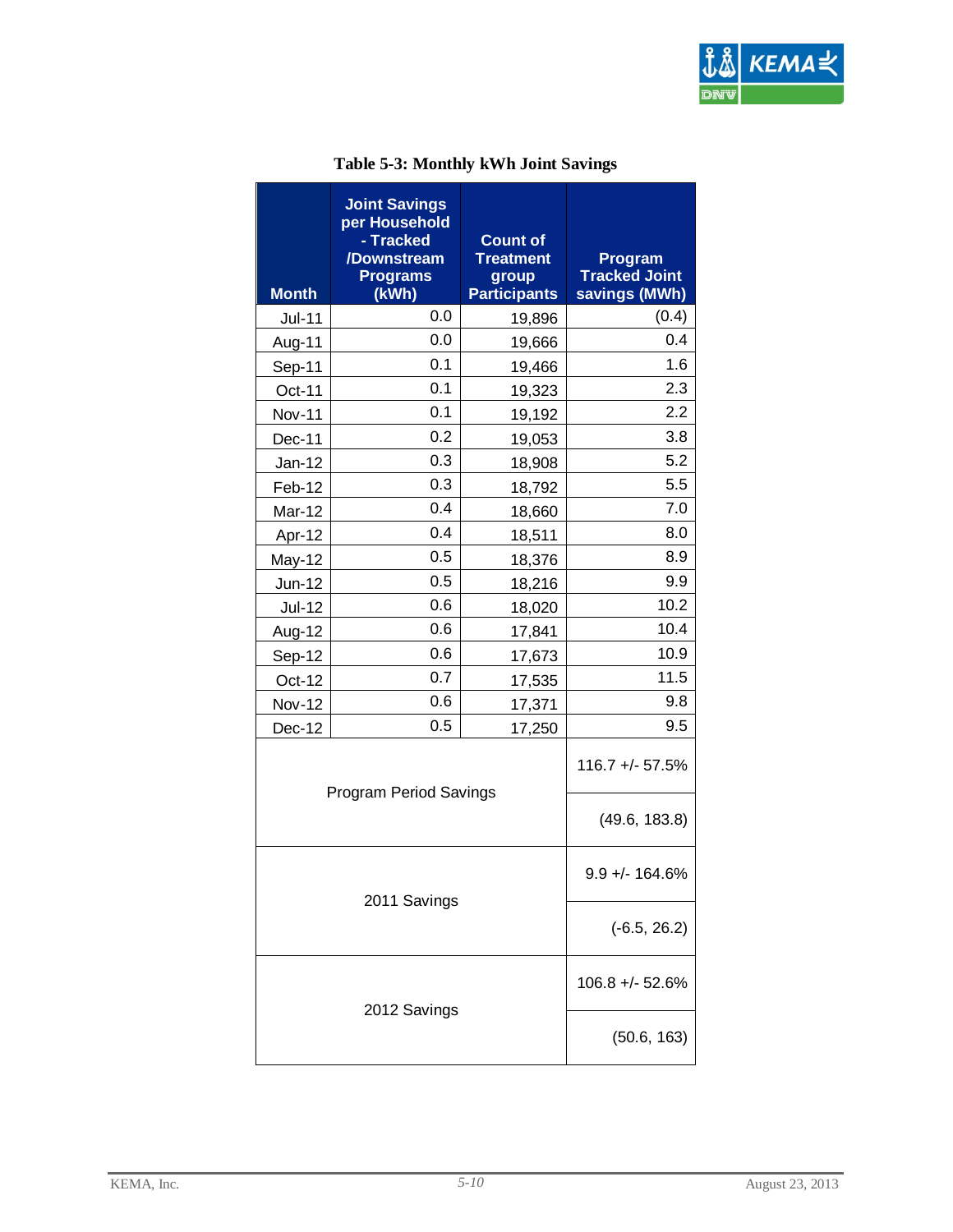

[Figure 5-6](#page-25-0) provides the monthly estimates of average per customer downstream program joint gas savings. This is a plot of the difference between the treatment and control groups displayed in [Figure 5-4.](#page-22-0) In this Figure, the addition of the confidence intervals illustrates that gas joint savings are clearly not statistically significantly different than zero.

<span id="page-25-0"></span>



[Table 5-4](#page-26-0) provides the tabular gas joint savings along with the monthly count of treatment group customers. The monthly joint savings are the combination of the average per customer savings and the customer counts. Annual and overall savings estimates are provided along with confidence intervals. Though the aggregate downstream gas joint savings is slightly positive, it is not statistically different than zero. As a result, downstream rebate program gas joint savings will not be removed from the overall gas savings estimate for the HER program.<sup>[11](#page-25-1)</sup>

<span id="page-25-1"></span> $11$  Because the downstream joint savings estimate is census-based (that is, the full set of treatment group installations are compared to the full set of control group installations), the lack of statistical significance is a valid basis for not removing the gas joint savings. This is in contrast to the upstream savings which are removed despite estimated joint savings that are highly non-statistically significant. The sample-based upstream approach makes the attainment of statistical significance challenging.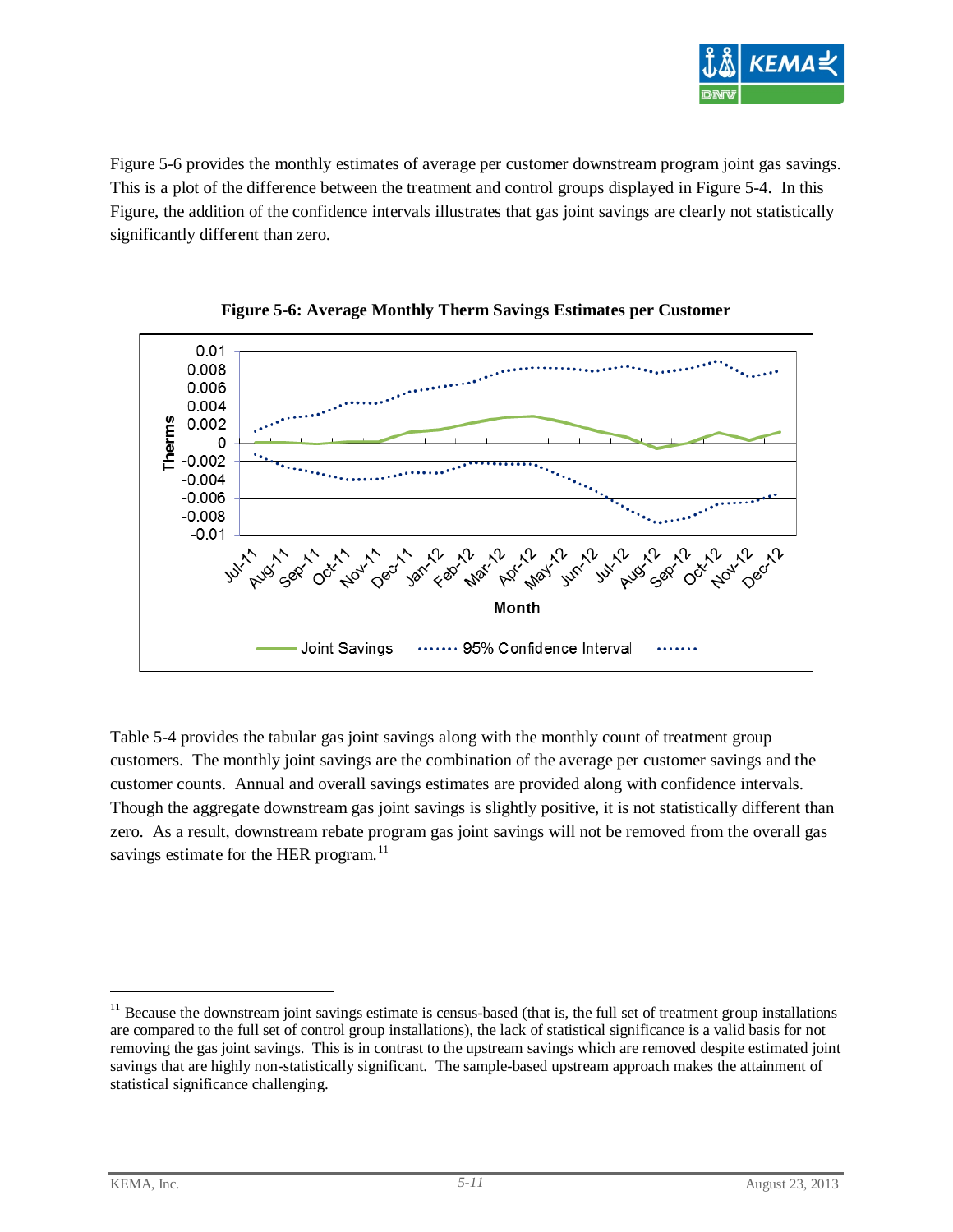

<span id="page-26-0"></span>

| <b>Month</b>                  | <b>Joint Savings</b><br>per Household<br>- Tracked<br>/Downstream<br><b>Programs</b><br>Therms) | <b>Count of</b><br><b>Treatment</b><br>group<br><b>Participants</b> | <b>Program</b><br><b>Tracked</b><br><b>Joint</b><br>savings<br>(0,000)<br>Therms) |
|-------------------------------|-------------------------------------------------------------------------------------------------|---------------------------------------------------------------------|-----------------------------------------------------------------------------------|
| <b>Jul-11</b>                 | 0.0                                                                                             | 19,896                                                              | 0.0                                                                               |
| Aug-11                        | 0.0                                                                                             | 19,666                                                              | 0.0                                                                               |
| Sep-11                        | 0.0                                                                                             | 19,466                                                              | (0.0)                                                                             |
| Oct-11                        | 0.0                                                                                             | 19,323                                                              | 0.0                                                                               |
| <b>Nov-11</b>                 | 0.0                                                                                             | 19,192                                                              | 0.0                                                                               |
| Dec-11                        | 0.0                                                                                             | 19,053                                                              | 0.0                                                                               |
| Jan-12                        | 0.0                                                                                             | 18,908                                                              | 0.0                                                                               |
| Feb-12                        | 0.0                                                                                             | 18,792                                                              | 0.0                                                                               |
| Mar-12                        | 0.0                                                                                             | 18,660                                                              | 0.1                                                                               |
| Apr-12                        | 0.0                                                                                             | 18,511                                                              | 0.1                                                                               |
| May-12                        | 0.0                                                                                             | 18,376                                                              | 0.0                                                                               |
| Jun-12                        | 0.0                                                                                             | 18,216                                                              | 0.0                                                                               |
| <b>Jul-12</b>                 | 0.0                                                                                             | 18,020                                                              | 0.0                                                                               |
| Aug-12                        | 0.0                                                                                             | 17,841                                                              | (0.0)                                                                             |
| Sep-12                        | 0.0                                                                                             | 17,673                                                              | (0.0)                                                                             |
| $Oct-12$                      | 0.0                                                                                             | 17,535                                                              | 0.0                                                                               |
| <b>Nov-12</b>                 | 0.0                                                                                             | 17,371                                                              | 0.0                                                                               |
| Dec-12                        | 0.0                                                                                             | 17,250                                                              | 0.0                                                                               |
| <b>Program Period Savings</b> |                                                                                                 |                                                                     | 0.3                                                                               |
|                               |                                                                                                 |                                                                     | $(-1.1, 1.8)$                                                                     |
| 2011 Savings                  |                                                                                                 |                                                                     | 0.0                                                                               |
|                               |                                                                                                 |                                                                     | $(-0.3, 0.4)$                                                                     |
| 2012 Savings                  |                                                                                                 |                                                                     | 0                                                                                 |
|                               |                                                                                                 |                                                                     | $(-0.9, 1.5)$                                                                     |

#### **Table 5-4: Monthly Therms Joint Savings**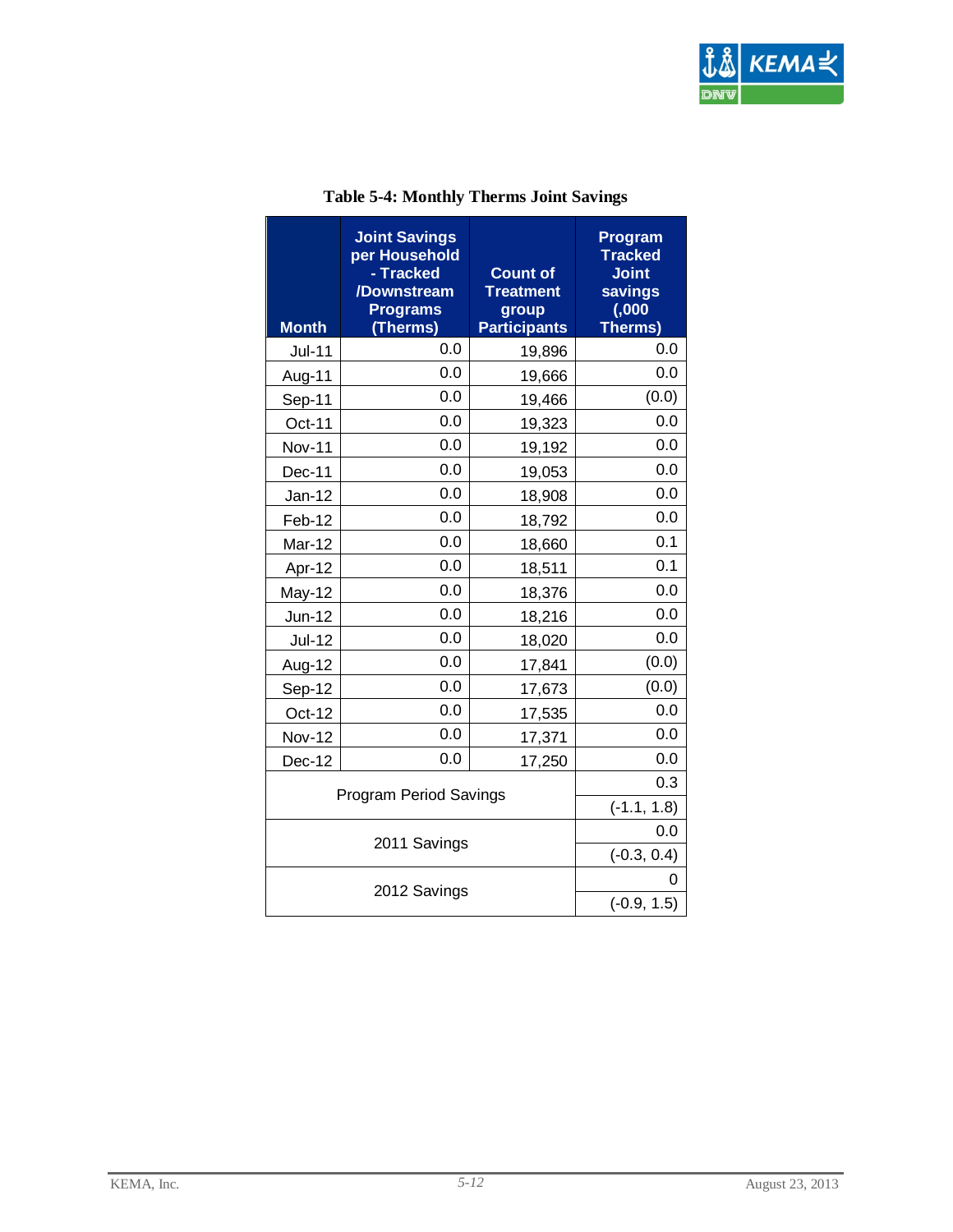

The downstream joint savings estimation process has the added advantage of tracking measure specific savings. That is, unlike the overall savings (where the source of the reductions are unknown), with the downstream joint savings it is possible to see what measures produce the additional savings. [Figure 5-7](#page-27-0) provides a chart of the electric savings by measure. The chart reveals that refrigerator recycling and pool pumps dominate the downstream savings for both treatment and control groups. The treatment group increased their uptake of these measures by 24% and 19% respectively. The savings for all the other measures combined are very small compared to the savings from recycled refrigerators and pool pumps.

<span id="page-27-0"></span>

**Figure 5-7: Annual MWh Savings by Measure from Tracked Measures**

[Figure 5-8](#page-28-1) provides the gas savings from downstream programs. Water savings kits and clothes washers are the measures with the greatest savings and both show modest increases for the treatment group. The remaining measures combine to represent similar magnitudes of savings. Furthermore, some of those measures were installed at a higher rate by the control group than the treatment group. Finally, the control group has a slightly greater negative savings total. This is the result of greater rates of refrigerator recycling in the treatment group. Refrigerators produce waste heat. Disposal of an inefficient unit decrease the production of waste heat while it increases the heating load of a house. In total, this results in total gas annual savings from tracked measures that are almost identical between the treatment and control groups**.**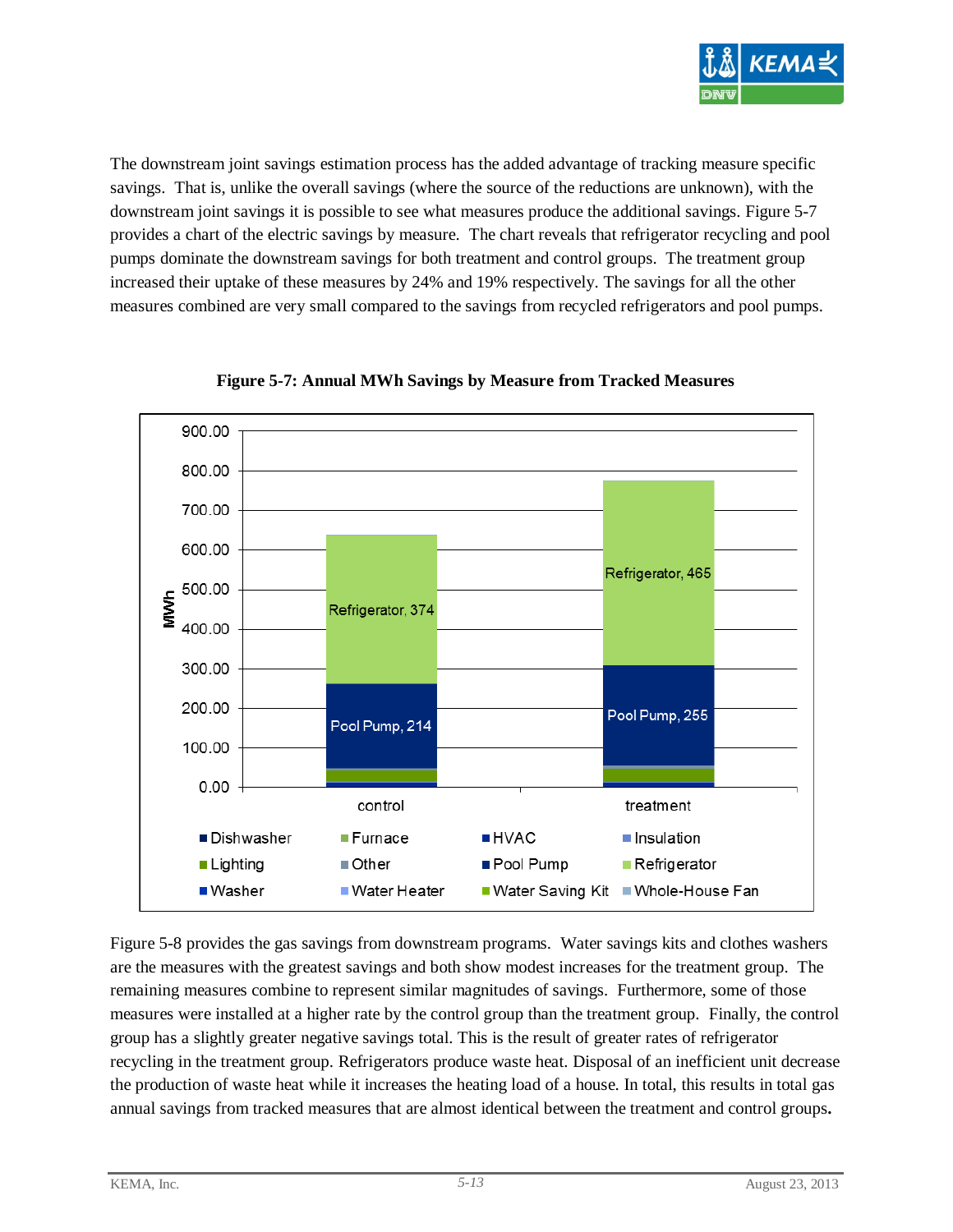

<span id="page-28-1"></span>

**Figure 5-8: Annual Therm Savings by Measure for the Tracking Database**

#### <span id="page-28-0"></span>**5.2.2 Upstream Joint Savings**

PG&E completed 702 home inventories<sup>[12](#page-28-2)</sup> in their service territory spread across its HER program Treatment and Control groups. The analysis identified additional CFL bulbs installed in treatment households representing, on average, just under one bulb per household. This estimate is not statistically significant due to the prohibitive cost of completing sufficiently large samples. However, it is standard to

<span id="page-28-2"></span><sup>&</sup>lt;sup>12</sup> Evaluation of Pacific Gas and Electric Company's Home Energy Report Initiative for the 2010–2012 Program; Freeman, Sullivan & Co., April 25, 2012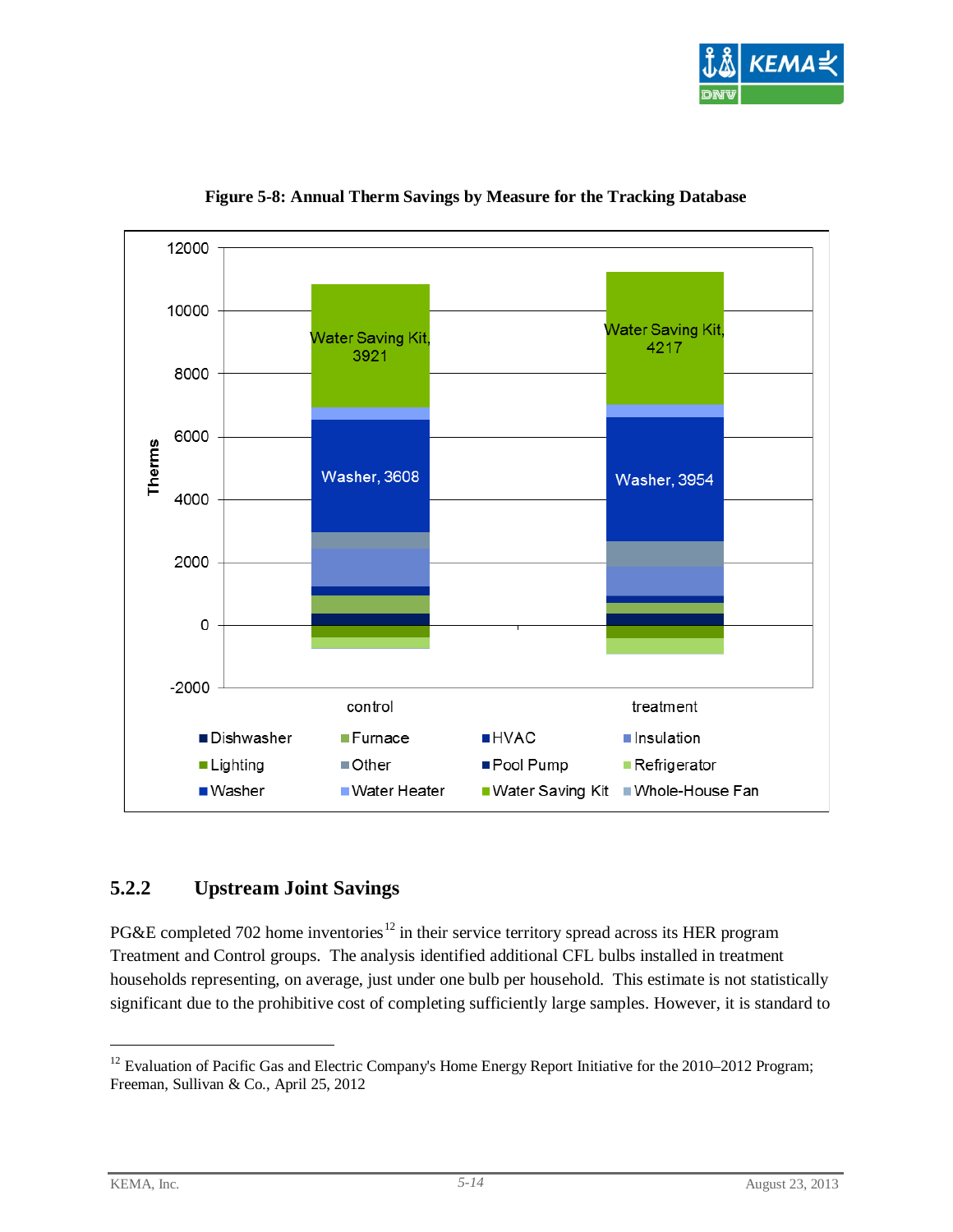

use this estimate in this type of evaluation. The same inventory found a slight decrease in the uptake of rebated televisions by the treatment groups. In this case, the upstream savings is considered to be zero.

The additional bulbs represent savings that could be counted both by the Upstream Lighting Program (ULP) and could also be present in the overall savings estimate for the SDG&E HER Program. To determine appropriate adjustments, first the estimate of additional bulbs per treatment household must be modified to represent the savings that would be claimed by the upstream light program for those bulbs. Not all CFL bulbs purchased in California are supported by the ULP and the ULP does not claim full savings for the purchased bulbs where the program was responsible for reducing the price. Since it is not possible to know the exact source of all of the bulbs, the modification relies on aggregate estimates regarding the source of bulbs. The expected savings, hours of use and net-to-gross values are the most current evaluation results available. All of these values could be updated when the next ULP evaluation is released. [Table 5-5](#page-29-0) provides the upstream joint savings inputs.

<span id="page-29-0"></span>

| <b>Additional CFLs in Treatment Households</b>                     | 0.95 |
|--------------------------------------------------------------------|------|
|                                                                    |      |
| % of all CFLs sold in SDG&E territory sold through<br>the ULP      | 74%  |
| % of bulb savings attributed to the ULP.                           | 48%  |
| % CFL bulbs purchased in SDG&E Territory claimed<br>by the ULP     | 36%  |
|                                                                    |      |
| Delta watts per bulb                                               | 44   |
| Average SDG&E Hours of Use (per day)                               | 1.3  |
| Per Bulb Savings (kWh per month)                                   | 1.8  |
| Per Household Monthly Upstream Joint Savings (kWh<br>per customer) | 0.59 |

CFLs sold with the support of the ULP represent 74% of the bulbs sold in SDG&E territory. In addition, the ULP claims 48% of the deemed savings per bulb. In combination, using these SDG&E-specific numbers, the ULP claims savings for approximately 36% of all bulb-related savings in SDG&E territory.

Using SDG&E-specific hours of use, a CFL generates 58 watt-hours of savings per day or 1.76 kWh per month. These two numbers combine with the estimate of 0.95 additional CFL bulbs per household to produce an estimate of ULP joint savings for the SDG&E HER Program. The upstream joint savings for each household per month are calculated as 0.95 bulbs x 36% claimed x 1.76 kWh savings per month or 0.59 kWh joint savings per household per month. Table 5-6 provides the source references for all the values used in the upstream calculations.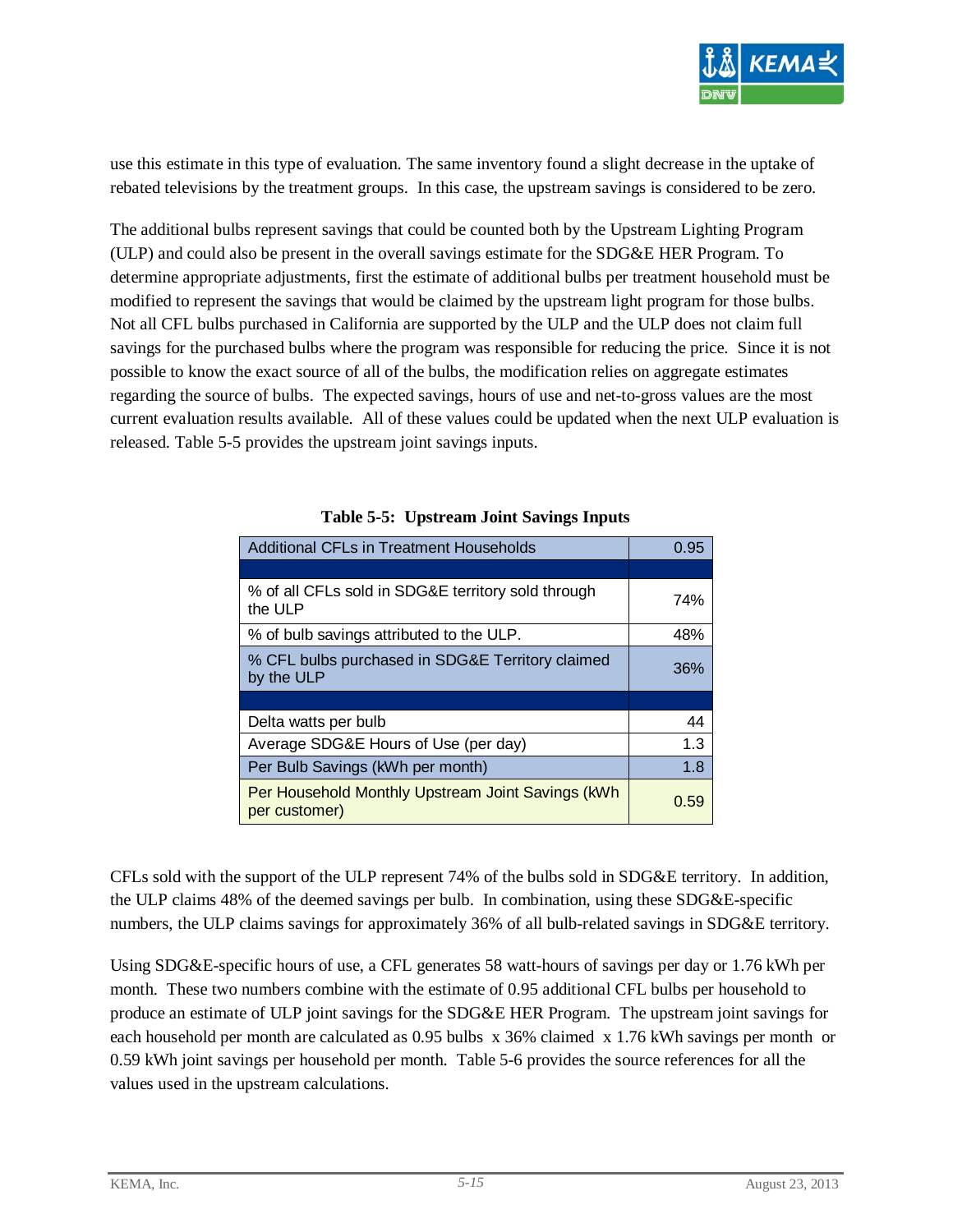

<span id="page-30-0"></span>

| <b>Values</b>         | <b>Report</b>                                                                                               | Page | <b>Table</b>                                                                |
|-----------------------|-------------------------------------------------------------------------------------------------------------|------|-----------------------------------------------------------------------------|
| $%$ of                | <b>Compact Fluorescent Lamps</b><br>Market Effects Final Report                                             | 71   | Table 23. California IOU Program CFL<br><b>Shipment Estimates</b>           |
| Bulbs in<br>program   | Prepared by The Cadmus Group,<br>Inc.: Energy Services Group<br>(formerly Quantec, LLC) KEMA<br>Itron, Inc. | 71   | Table 22. Market-Level CFL Sales<br>Estimates for California (2005-2008)    |
| Net-to-<br>gross      | <b>Final Evaluation Report:</b>                                                                             | 58   | Table 26: Ex-ante v. Ex-post Savings<br>Parameters - Upstream Screw-in CFLs |
| <b>Delta</b><br>watts | Upstream Lighting Program<br>Volume 1 CALMAC Study ID:                                                      | 80   | Table 44: Average Delta Watts (W) by<br>IOU - CFLs, Fixtures and LEDs       |
| Daily<br>HOU          | CPU0015.01                                                                                                  | 42   | Table 18: Final Gross Savings Inputs -<br>Residential                       |

**Table 5-6: Upstream Joint Savings Source References**

Table 5-7 combines the monthly per bulb upstream joint savings estimate with the monthly treatment group counts. This generates an estimate of upstream joint savings for the duration of the program using the conservative assumption that all additional bulbs were installed during the first month of the program.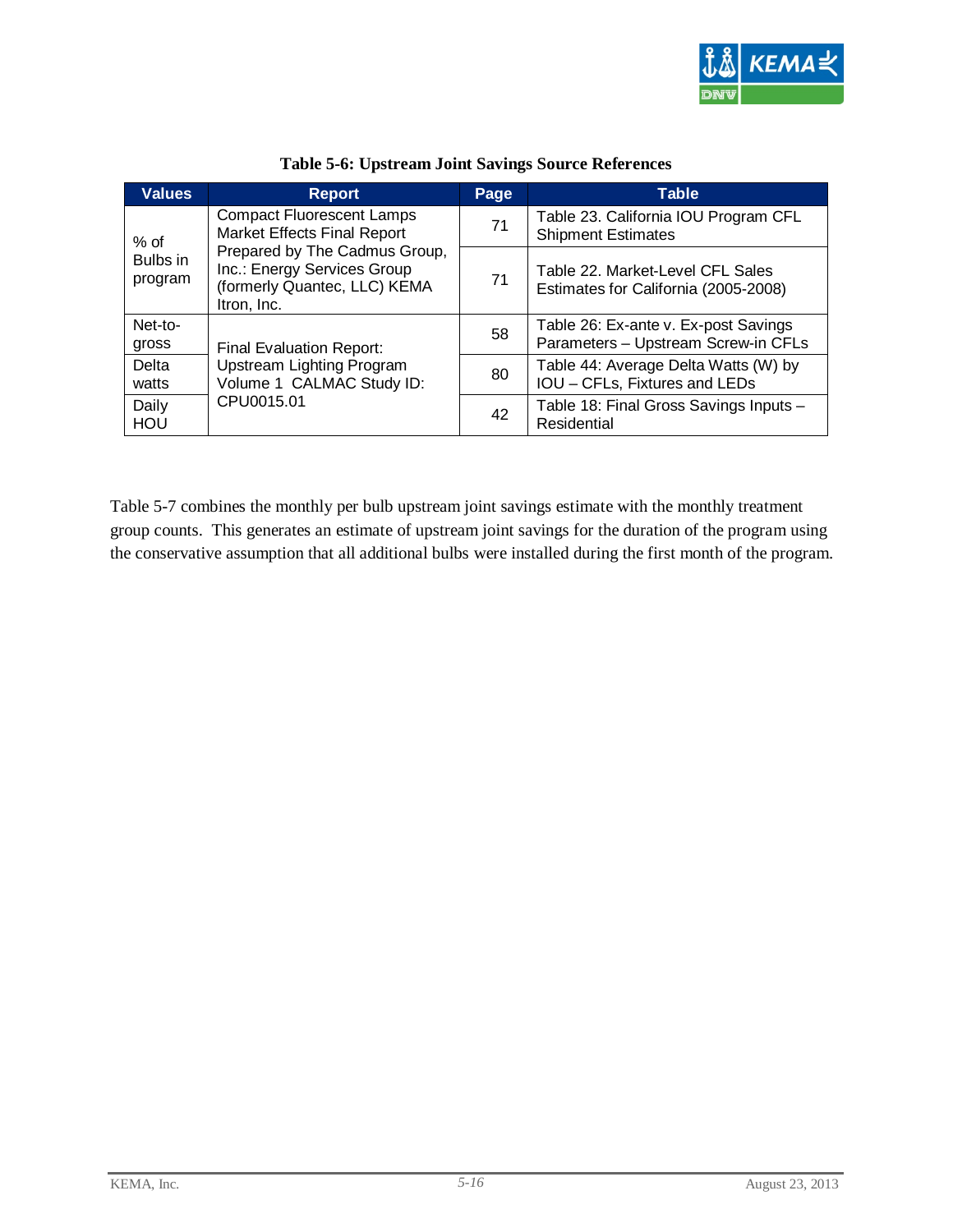

<span id="page-31-0"></span>

| <b>Month</b>                  | <b>Joint Savings</b><br>per Customer -<br>Untracked/<br><b>Upstream</b><br><b>Programs</b><br>(kWh) | <b>Count of</b><br><b>Treatment</b><br>group<br><b>Participants</b> | <b>Program savings</b><br>(MWh) |
|-------------------------------|-----------------------------------------------------------------------------------------------------|---------------------------------------------------------------------|---------------------------------|
| <b>Jul-11</b>                 | 0.6                                                                                                 | 19,896                                                              | 11.8                            |
| Aug-11                        | 0.6                                                                                                 | 19,666                                                              | 11.7                            |
| Sep-11                        | 0.6                                                                                                 | 19,466                                                              | 11.5                            |
| Oct-11                        | 0.6                                                                                                 | 19,323                                                              | 11.4                            |
| <b>Nov-11</b>                 | 0.6                                                                                                 | 19,192                                                              | 11.4                            |
| $Dec-11$                      | 0.6                                                                                                 | 19,053                                                              | 11.3                            |
| $Jan-12$                      | 0.6                                                                                                 | 18,907                                                              | 11.2                            |
| Feb-12                        | 0.6                                                                                                 | 18,792                                                              | 11.1                            |
| Mar-12                        | 0.6                                                                                                 | 18,660                                                              | 11.1                            |
| Apr-12                        | 0.6                                                                                                 | 18,510                                                              | 11.0                            |
| May-12                        | 0.6                                                                                                 | 18,376                                                              | 10.9                            |
| Jun-12                        | 0.6                                                                                                 | 18,216                                                              | 10.8                            |
| <b>Jul-12</b>                 | 0.6                                                                                                 | 18,019                                                              | 10.7                            |
| Aug-12                        | 0.6                                                                                                 | 17,841                                                              | 10.6                            |
| Sep-12                        | 0.6                                                                                                 | 17,672                                                              | 10.5                            |
| Oct-12                        | 0.6                                                                                                 | 17,535                                                              | 10.4                            |
| <b>Nov-12</b>                 | 0.6                                                                                                 | 17,371                                                              | 10.3                            |
| Dec-12                        | 0.6                                                                                                 | 17,249                                                              | 10.2                            |
|                               |                                                                                                     |                                                                     | 197.7                           |
| <b>Program Period Savings</b> |                                                                                                     | $(-203.6, 597.4)$                                                   |                                 |
| 2011 Savings                  |                                                                                                     |                                                                     | 69.1                            |
|                               |                                                                                                     |                                                                     | $(-71.1, 208.7)$                |
| 2012 Savings                  |                                                                                                     | 129                                                                 |                                 |
|                               |                                                                                                     |                                                                     | $(-132.5, 388.7)$               |

#### **Table 5-7: Monthly Upstream Lighting Savings**

#### **5.2.2.1 Upstream Interactive Effects**

California recognizes the potential for interactive effects across fuels when assigning savings. Interactive effects are explicitly accounted for in the tracked rebate program savings tracking database. These are included in [Figure 5-8,](#page-28-1) for instance, where lighting and refrigerator electric savings cause a proportional, negative gas effect. In this case, the interactive gas effects simply lower the overall estimate of gas savings for the treatment and control groups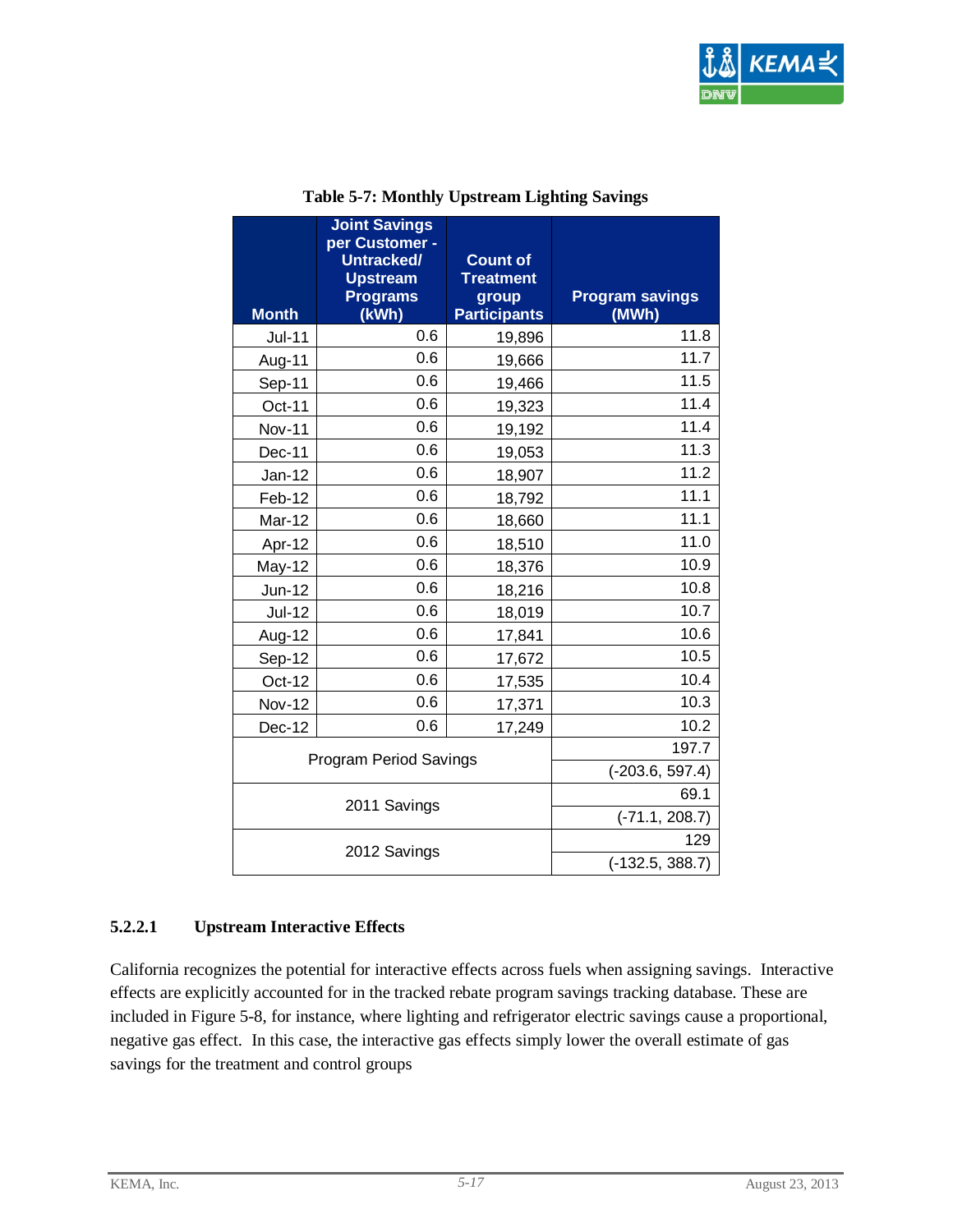

For the un-tracked, upstream program savings we need to establish a similar estimate of interactive effects for gas. Similar to the tracked rebate program joint savings, the interactive gas effects have the opposite sign of the joint savings. In the case of the ULP, there are no gas joint savings. Rather than diminishing the effect of other gas joint savings, the interactive effect produce negative gas joint savings. In the context of ULP joint savings, interactive savings increase the gas savings measured in the billing analysis.

To calculate this value we use the ratio of kWh and therms savings per watt from DEER<sup>13</sup>. The relationship is described in the following equation.

$$
Therm\,effect = \frac{-0.02Th}{w} / \frac{1.44 \, kWh \cdot kWh\,effect}{w}
$$

$$
= -0.02Th / 1.44 kWh \cdot kWh\,upstream\,savings
$$

This approach directly estimates the gas effect from the estimated un-tracked, upstream electric joint savings that we removing as potential double counting from HER program unadjusted electric savings. The only additional assumption contained herein is that DEER offers the correct relationship between CFL savings and gas interactive effects. This is the best source for this relationship at this time. This approach assumes that SDG&E HER Program treatment group members, all of which are dual-fuel households, have gas heat.

[Table 5-8](#page-33-1) provides the stream of Upstream Lighting Program interactive effects through the months of the program.

<span id="page-32-0"></span><sup>13</sup> http://deeresources.com/DEER2011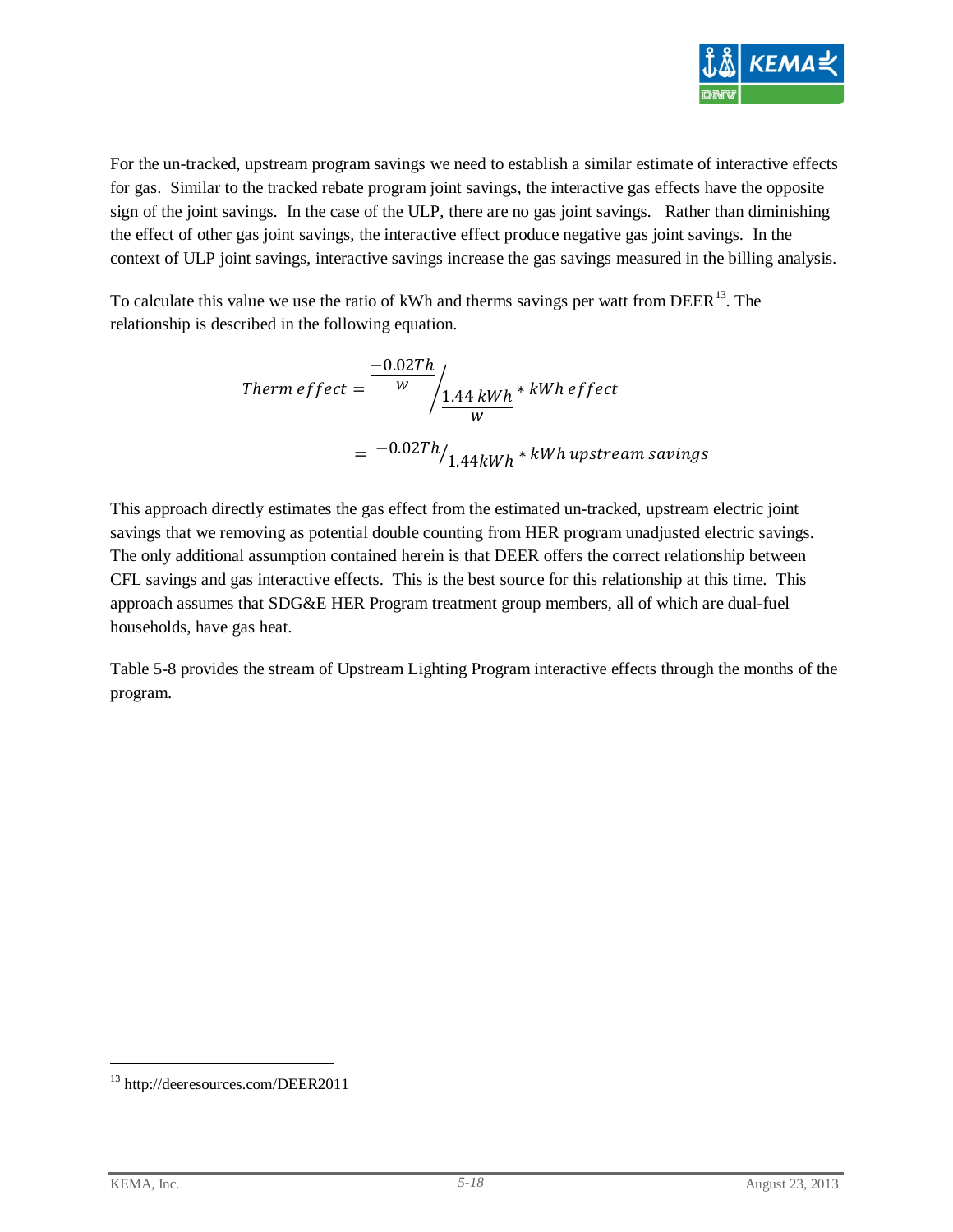

<span id="page-33-1"></span>

| <b>Month</b>  | <b>Joint Savings per</b><br><b>Customer -</b><br>Untracked/Upstream<br><b>Programs (therms)</b> | <b>Count of</b><br><b>Treatment</b><br><b>Group</b><br><b>Participants</b> | Program<br><b>Joint savings</b><br>(1000)<br><b>Therms)</b> |
|---------------|-------------------------------------------------------------------------------------------------|----------------------------------------------------------------------------|-------------------------------------------------------------|
| $Jul-11$      | $-0.01$                                                                                         | 19,896                                                                     | $-0.2$                                                      |
| Aug-11        | $-0.01$                                                                                         | 19,666                                                                     | $-0.2$                                                      |
| Sep-11        | $-0.01$                                                                                         | 19,466                                                                     | $-0.2$                                                      |
| Oct-11        | $-0.01$                                                                                         | 19,323                                                                     | $-0.2$                                                      |
| <b>Nov-11</b> | $-0.01$                                                                                         | 19,192                                                                     | $-0.2$                                                      |
| Dec-11        | $-0.01$                                                                                         | 19,053                                                                     | $-0.2$                                                      |
| $Jan-12$      | $-0.01$                                                                                         | 18,907                                                                     | $-0.2$                                                      |
| Feb-12        | $-0.01$                                                                                         | 18,792                                                                     | $-0.2$                                                      |
| <b>Mar-12</b> | $-0.01$                                                                                         | 18,660                                                                     | $-0.2$                                                      |
| Apr-12        | $-0.01$                                                                                         | 18,510                                                                     | $-0.2$                                                      |
| <b>May-12</b> | $-0.01$                                                                                         | 18,376                                                                     | $-0.2$                                                      |
| Jun-12        | $-0.01$                                                                                         | 18,216                                                                     | $-0.1$                                                      |
| <b>Jul-12</b> | $-0.01$                                                                                         | 18,019                                                                     | $-0.1$                                                      |
| Aug-12        | $-0.01$                                                                                         | 17,841                                                                     | $-0.1$                                                      |
| Sep-12        | $-0.01$                                                                                         | 17,672                                                                     | $-0.1$                                                      |
| Oct-12        | $-0.01$                                                                                         | 17,535                                                                     | $-0.1$                                                      |
| <b>Nov-12</b> | $-0.01$                                                                                         | 17,371                                                                     | $-0.1$                                                      |
| Dec-12        | $-0.01$                                                                                         | 17,249                                                                     | $-0.1$                                                      |
|               | <b>Program Period Savings</b>                                                                   |                                                                            | $-2.7$                                                      |
|               |                                                                                                 |                                                                            | $(-191.4, 561.8)$                                           |
|               | 2011 Savings                                                                                    |                                                                            | $-1.0$                                                      |
|               | $(-59, 173.1)$                                                                                  |                                                                            |                                                             |
|               |                                                                                                 |                                                                            | $-1.8$                                                      |
|               | 2012 Savings                                                                                    |                                                                            | $(-132.5, 388.7)$                                           |

#### **Table 5-8: Monthly Upstream Lighting Gas interactive Effect**

### <span id="page-33-0"></span>**5.3 Combined Results**

This section combines the results in the prior two sections to provide the final savings estimates for the program. [Table 5-9](#page-34-0) lists the unadjusted HER electric savings along with the two forms of joint savings that will be, for this evaluation, removed from the unadjusted savings. The adjusted savings column provides the monthly household-level savings for the HER program with all potentially double-counted savings removed. Overall program adjusted savings are calculated using the monthly count of active treatment group participants.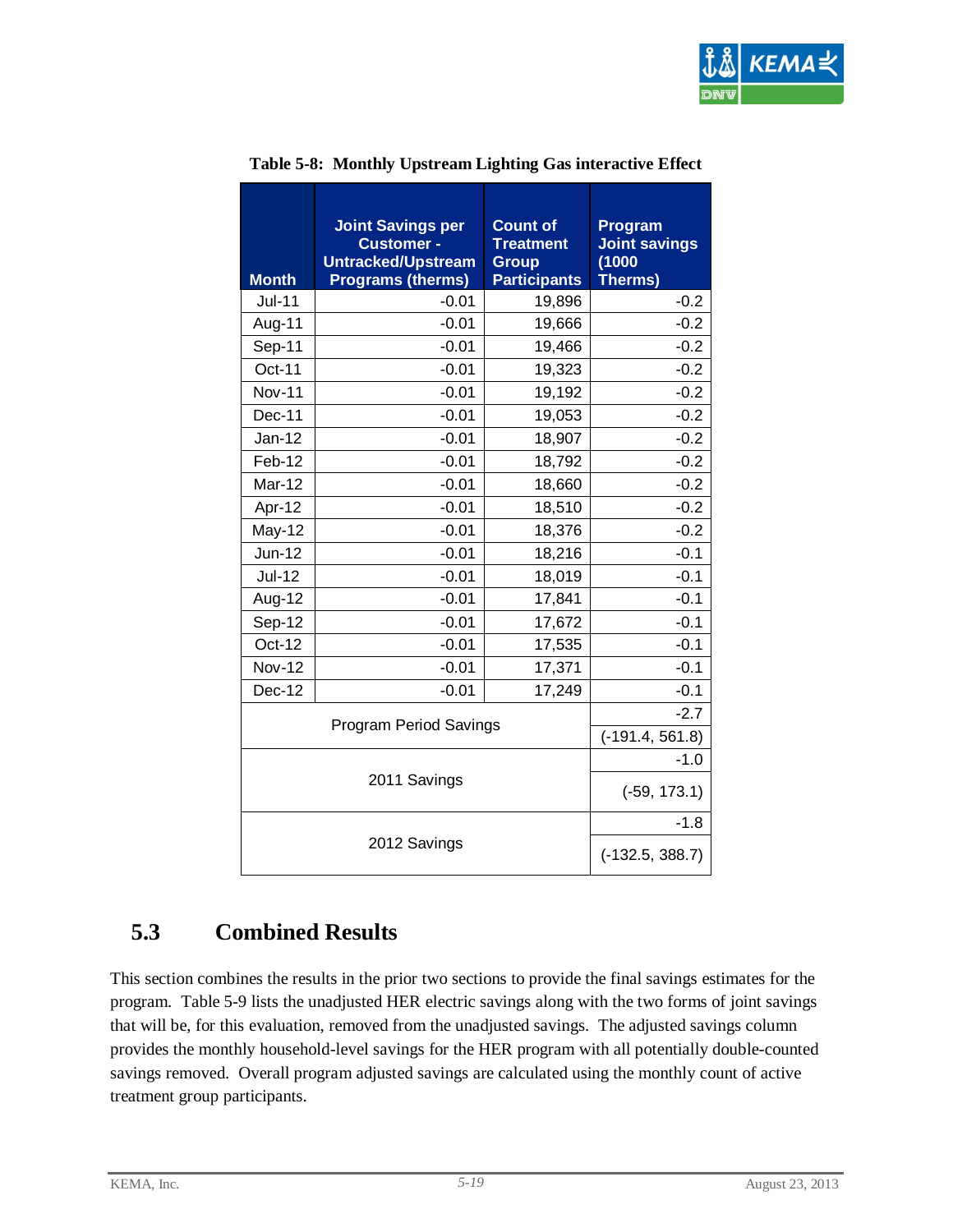

<span id="page-34-0"></span>

|               | kWh per Household                   |                                                                               |                                                                                      |                                   |                                                                            |                                                       |
|---------------|-------------------------------------|-------------------------------------------------------------------------------|--------------------------------------------------------------------------------------|-----------------------------------|----------------------------------------------------------------------------|-------------------------------------------------------|
| <b>Month</b>  | <b>Unadjusted</b><br><b>Savings</b> | <b>Joint</b><br>Savings -<br><b>Tracked</b><br>/Downstream<br><b>Programs</b> | <b>Joint</b><br><b>Savings -</b><br>Untracked/<br><b>Upstream</b><br><b>Programs</b> | <b>Adjusted</b><br><b>Savings</b> | <b>Count of</b><br><b>Treatment</b><br><b>Group</b><br><b>Participants</b> | <b>Adjusted</b><br>Program<br><b>Savings</b><br>(MWh) |
| <b>Jul-11</b> | 1.4                                 | 0.0                                                                           | 0.6                                                                                  | 0.8                               | 19,896                                                                     | 16.8                                                  |
| Aug-11        | 13.3                                | 0.0                                                                           | 0.6                                                                                  | 12.7                              | 19,666                                                                     | 249.2                                                 |
| Sep-11        | 12.7                                | 0.1                                                                           | 0.6                                                                                  | 12.0                              | 19,466                                                                     | 234.1                                                 |
| Oct-11        | 13.1                                | 0.1                                                                           | 0.6                                                                                  | 12.3                              | 19,323                                                                     | 238.6                                                 |
| <b>Nov-11</b> | 11.1                                | 0.1                                                                           | 0.6                                                                                  | 10.4                              | 19,192                                                                     | 199.8                                                 |
| Dec-11        | 14.8                                | 0.2                                                                           | 0.6                                                                                  | 14.1                              | 19,053                                                                     | 267.7                                                 |
| $Jan-12$      | 17.7                                | 0.3                                                                           | 0.6                                                                                  | 16.8                              | 18,907                                                                     | 317.3                                                 |
| Feb-12        | 16.1                                | 0.3                                                                           | 0.6                                                                                  | 15.2                              | 18,792                                                                     | 286.1                                                 |
| Mar-12        | 15.4                                | 0.4                                                                           | 0.6                                                                                  | 14.4                              | 18,660                                                                     | 268.5                                                 |
| Apr-12        | 16.3                                | 0.4                                                                           | 0.6                                                                                  | 15.3                              | 18,510                                                                     | 283.2                                                 |
| $May-12$      | 14.4                                | 0.5                                                                           | 0.6                                                                                  | 13.3                              | 18,376                                                                     | 244.2                                                 |
| Jun-12        | 15.7                                | 0.5                                                                           | 0.6                                                                                  | 14.5                              | 18,216                                                                     | 264.6                                                 |
| $Jul-12$      | 18.4                                | 0.6                                                                           | 0.6                                                                                  | 17.3                              | 18,019                                                                     | 311.2                                                 |
| Aug-12        | 30.7                                | 0.6                                                                           | 0.6                                                                                  | 29.5                              | 17,841                                                                     | 526.4                                                 |
| Sep-12        | 36.2                                | 0.6                                                                           | 0.6                                                                                  | 35.0                              | 17,672                                                                     | 618.1                                                 |
| Oct-12        | 29.5                                | 0.7                                                                           | 0.6                                                                                  | 28.2                              | 17,535                                                                     | 494.8                                                 |
| <b>Nov-12</b> | 19.0                                | 0.6                                                                           | 0.6                                                                                  | 17.8                              | 17,371                                                                     | 309.6                                                 |
| Dec-12        | 18.5                                | 0.5                                                                           | 0.6                                                                                  | 17.4                              | 17,249                                                                     | 299.5                                                 |

#### **Table 5-9 Combined Monthly Electric HER Program Results**

[Table 5-10](#page-35-0) provides the same set of data for HER program gas savings. Joint savings are a non-issue for gas savings. There are no upstream, un-tracked gas savings in the SDG&E portfolio and the downstream savings were not statistically significantly different than zero. The downstream, tracked savings are included here as a true zero to be consistent with aggregate results.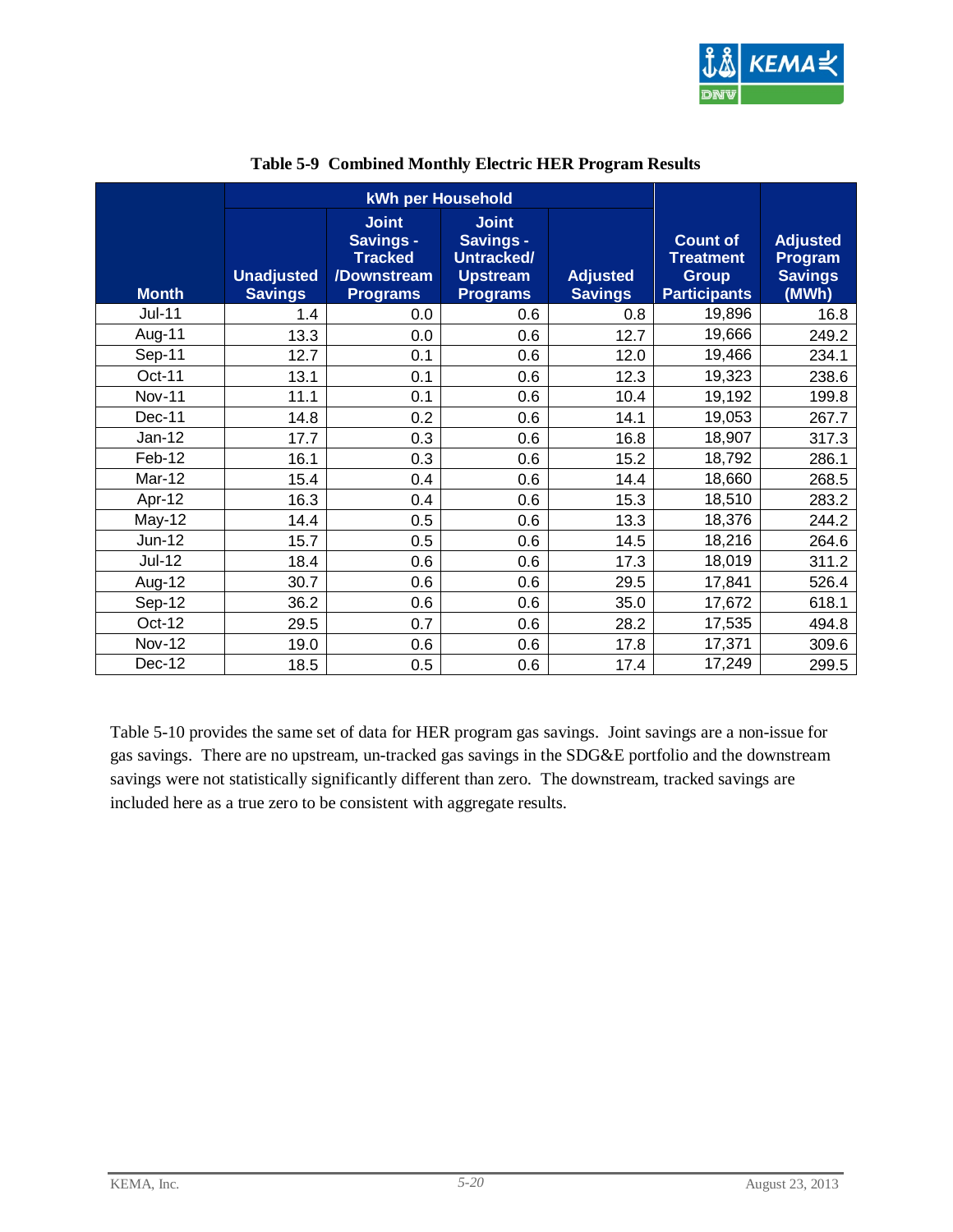

<span id="page-35-0"></span>

|               |                                     | <b>Therms per Household</b>                                             |                                   |                                                                            |                                                                           |
|---------------|-------------------------------------|-------------------------------------------------------------------------|-----------------------------------|----------------------------------------------------------------------------|---------------------------------------------------------------------------|
| <b>Month</b>  | <b>Unadjusted</b><br><b>Savings</b> | <b>Joint</b><br>Savings -<br><b>Tracked</b><br>/Downstream<br>Programs* | <b>Adjusted</b><br><b>Savings</b> | <b>Count of</b><br><b>Treatment</b><br><b>Group</b><br><b>Participants</b> | <b>Adjusted</b><br>Program<br><b>Savings</b><br>(0,000)<br><b>Therms)</b> |
| $Jul-11$      | $-0.2$                              | $-0.01$                                                                 | $-0.1$                            | 19,896                                                                     | $-2.8$                                                                    |
| Aug-11        | $-0.1$                              | $-0.01$                                                                 | $-0.1$                            | 19,666                                                                     | $-1.0$                                                                    |
| Sep-11        | $-0.1$                              | $-0.01$                                                                 | $-0.1$                            | 19,466                                                                     | $-1.6$                                                                    |
| Oct-11        | 0.0                                 | $-0.01$                                                                 | 0.0                               | 19,323                                                                     | 0.5                                                                       |
| <b>Nov-11</b> | 0.4                                 | $-0.01$                                                                 | 0.4                               | 19,192                                                                     | 8.0                                                                       |
| Dec-11        | 1.4                                 | $-0.01$                                                                 | 1.4                               | 19,053                                                                     | 26.4                                                                      |
| $Jan-12$      | 1.4                                 | $-0.01$                                                                 | 1.4                               | 18,907                                                                     | 27.1                                                                      |
| Feb-12        | 1.9                                 | $-0.01$                                                                 | 1.9                               | 18,792                                                                     | 36.0                                                                      |
| Mar-12        | 1.5                                 | $-0.01$                                                                 | 1.5                               | 18,660                                                                     | 28.3                                                                      |
| Apr-12        | 1.2                                 | $-0.01$                                                                 | 1.3                               | 18,510                                                                     | 23.3                                                                      |
| May-12        | 0.8                                 | $-0.01$                                                                 | 0.9                               | 18,376                                                                     | 15.6                                                                      |
| Jun-12        | 0.4                                 | $-0.01$                                                                 | 0.5                               | 18,216                                                                     | 8.2                                                                       |
| $Jul-12$      | 0.4                                 | $-0.01$                                                                 | 0.4                               | 18,019                                                                     | 6.6                                                                       |
| Aug-12        | 0.1                                 | $-0.01$                                                                 | 0.1                               | 17,841                                                                     | 2.6                                                                       |
| Sep-12        | 0.1                                 | $-0.01$                                                                 | 0.1                               | 17,672                                                                     | 2.1                                                                       |
| Oct-12        | 0.1                                 | $-0.01$                                                                 | 0.1                               | 17,535                                                                     | 2.1                                                                       |
| <b>Nov-12</b> | 0.8                                 | $-0.01$                                                                 | 0.8                               | 17,371                                                                     | 14.5                                                                      |
| Dec-12        | 1.4                                 | $-0.01$                                                                 | 1.5                               | 17,249                                                                     | 25.1                                                                      |

\* Upstream Lighting Program interactive effects are included as a negative number because they increase overall gas savings.

Aggregate savings are reported in [Table 5-11.](#page-35-1) Adjusted savings represents the HER program savings net of any savings claimed by any other SDG&E energy efficiency programs.

|  |  | Table 5-11: Program-Level Savings Estimates Through 2012 |
|--|--|----------------------------------------------------------|
|  |  |                                                          |

<span id="page-35-1"></span>

| <b>Evaluation</b><br><b>Period</b> | <b>Source</b>                                 | <b>Electric (MWh)</b> | Gas (,000<br>Therms) |
|------------------------------------|-----------------------------------------------|-----------------------|----------------------|
| July 2011 -<br>December 2012       | <b>Unadjusted Savings</b>                     | 5,744.1               | 218.2                |
|                                    | Tracked, Downstream Joint Savings             | 116.7                 |                      |
|                                    | Untracked, Upstream Lighting Joint<br>Savings | 197.7                 | $-2.7$               |
|                                    | <b>Adjusted Savings</b>                       | 5,429.7               | 221.0                |
|                                    |                                               |                       |                      |
| July 2011 - June<br>2012           | <b>Unadjusted Savings</b>                     | 3,059.6               | 166.2                |
|                                    | Tracked, Downstream Joint Savings             | 54.4                  | 0                    |
|                                    | Untracked, Upstream Lighting Joint<br>Savings | 135.1                 | $-1.9$               |
|                                    | <b>Adjusted Savings</b>                       | 2,870.1               | 168.1                |